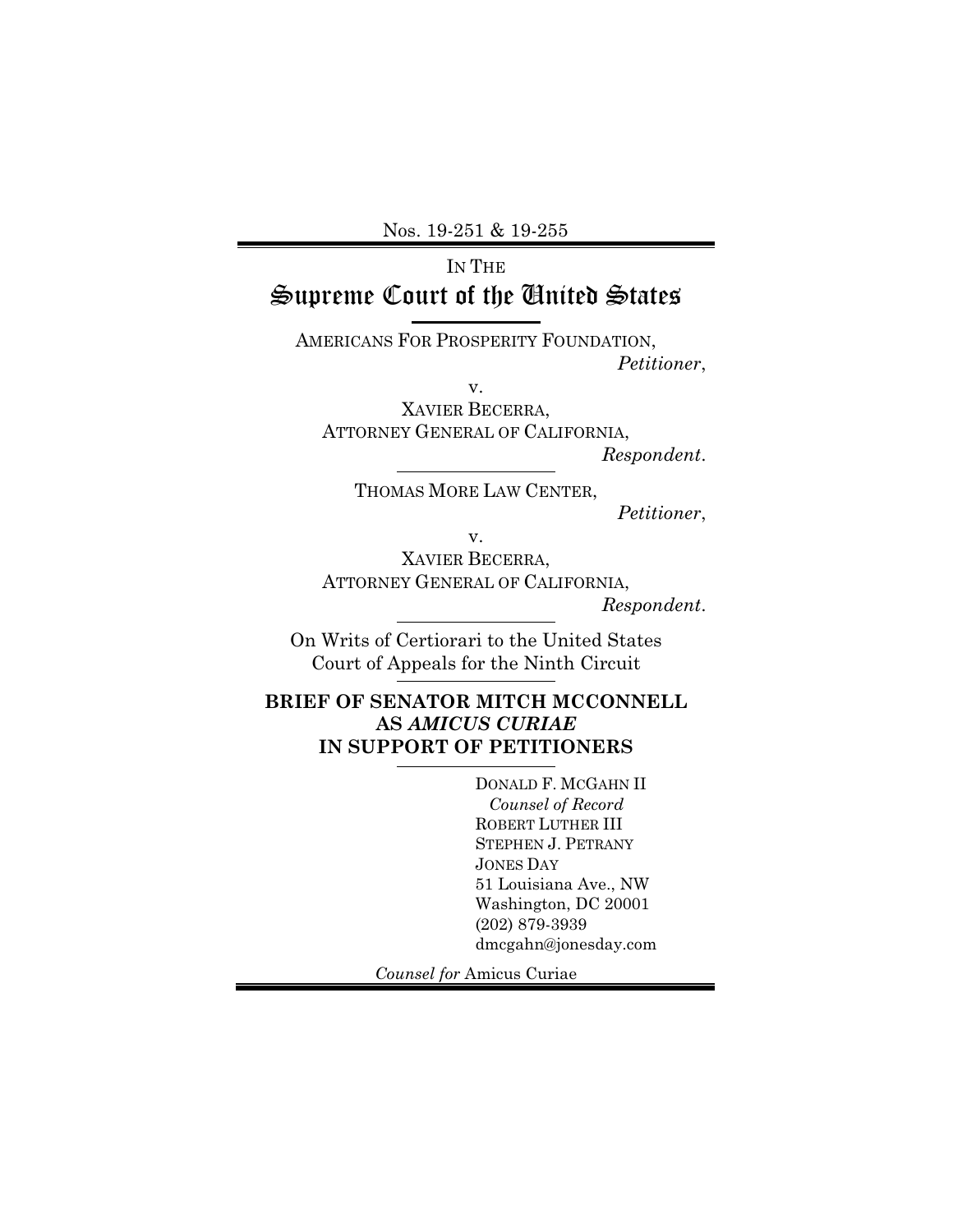# **TABLE OF CONTENTS**

|     |                 | INTEREST OF THE AMICUS CURIAE 1                                                                                                                   |
|-----|-----------------|---------------------------------------------------------------------------------------------------------------------------------------------------|
|     |                 |                                                                                                                                                   |
|     |                 |                                                                                                                                                   |
| Ī.  |                 | DONOR DISCLOSURE REQUIREMENTS ARE<br>PRIOR RESTRAINTS SUBJECT TO THE                                                                              |
|     | А.              | California's Disclosure Rule Is a Prior<br>Restraint on Speech, Antithetical to                                                                   |
|     | В.              | The Lesser Scrutiny of Campaign<br>Finance Laws Does Not and<br>Should Not Apply Outside the                                                      |
| II. |                 | DONOR DISCLOSURE REQUIREMENTS ARE<br>SEVERELY BURDENSOME, BOTH FOR                                                                                |
|     | А.              | Donor Disclosure Requirements<br>Inhibit the Free Marketplace of Ideas<br>by Chilling the Expressive Activity of<br>Both Donors and Recipients 16 |
|     | <b>B.</b>       | Disclosure Laws Destroy the Right to<br>Anonymous Expression, Which Is a<br>Distinct, Protected Method of                                         |
|     | $\mathcal{C}$ . | Disclosure Laws Compel Donors to                                                                                                                  |

i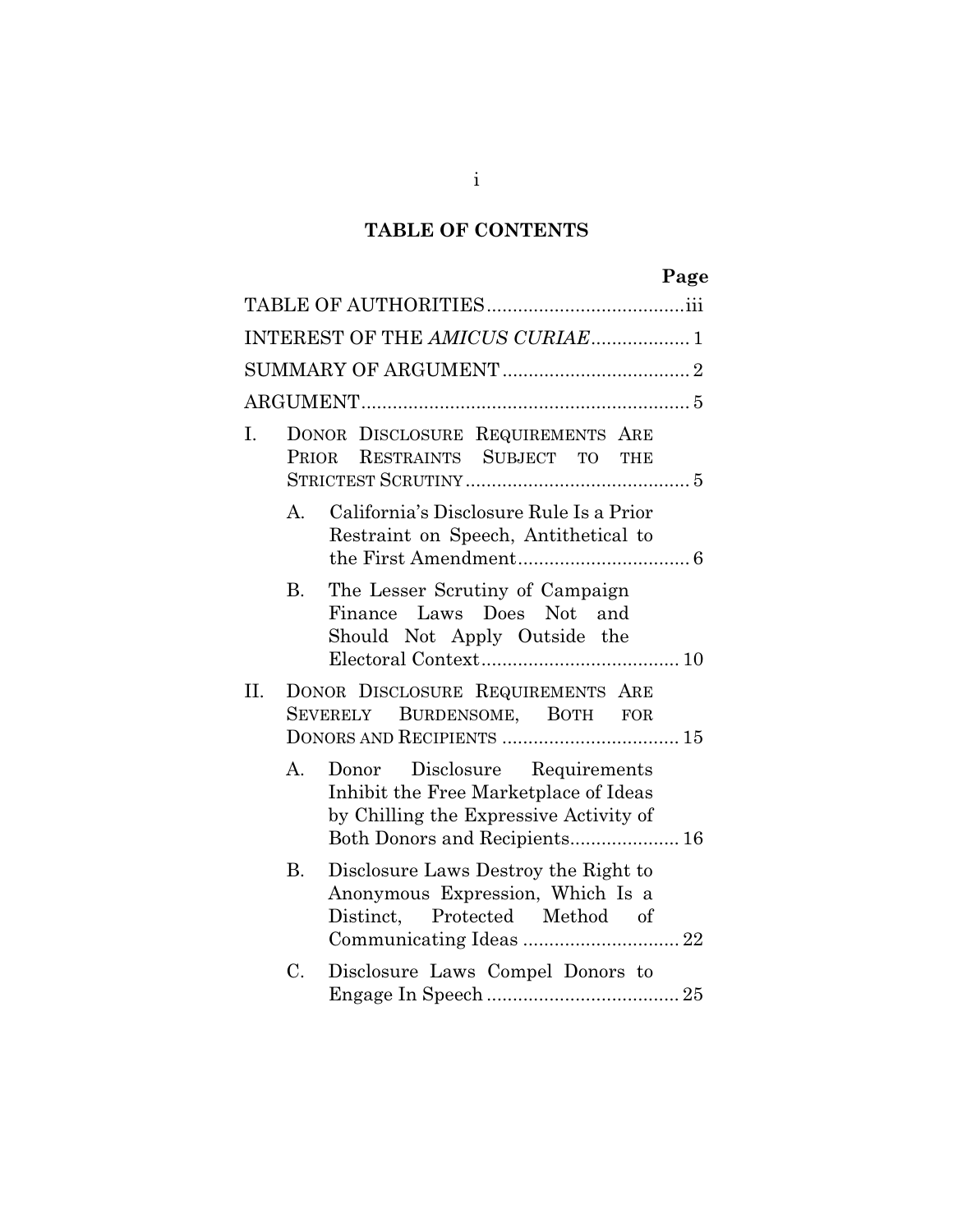# **TABLE OF CONTENTS** (continued)

# **Page**

|  |  | D. None of the Harms Caused by     |  |  |
|--|--|------------------------------------|--|--|
|  |  | Mandatory Disclosure Are Mitigated |  |  |
|  |  | by States' Promises to Keep        |  |  |
|  |  |                                    |  |  |
|  |  |                                    |  |  |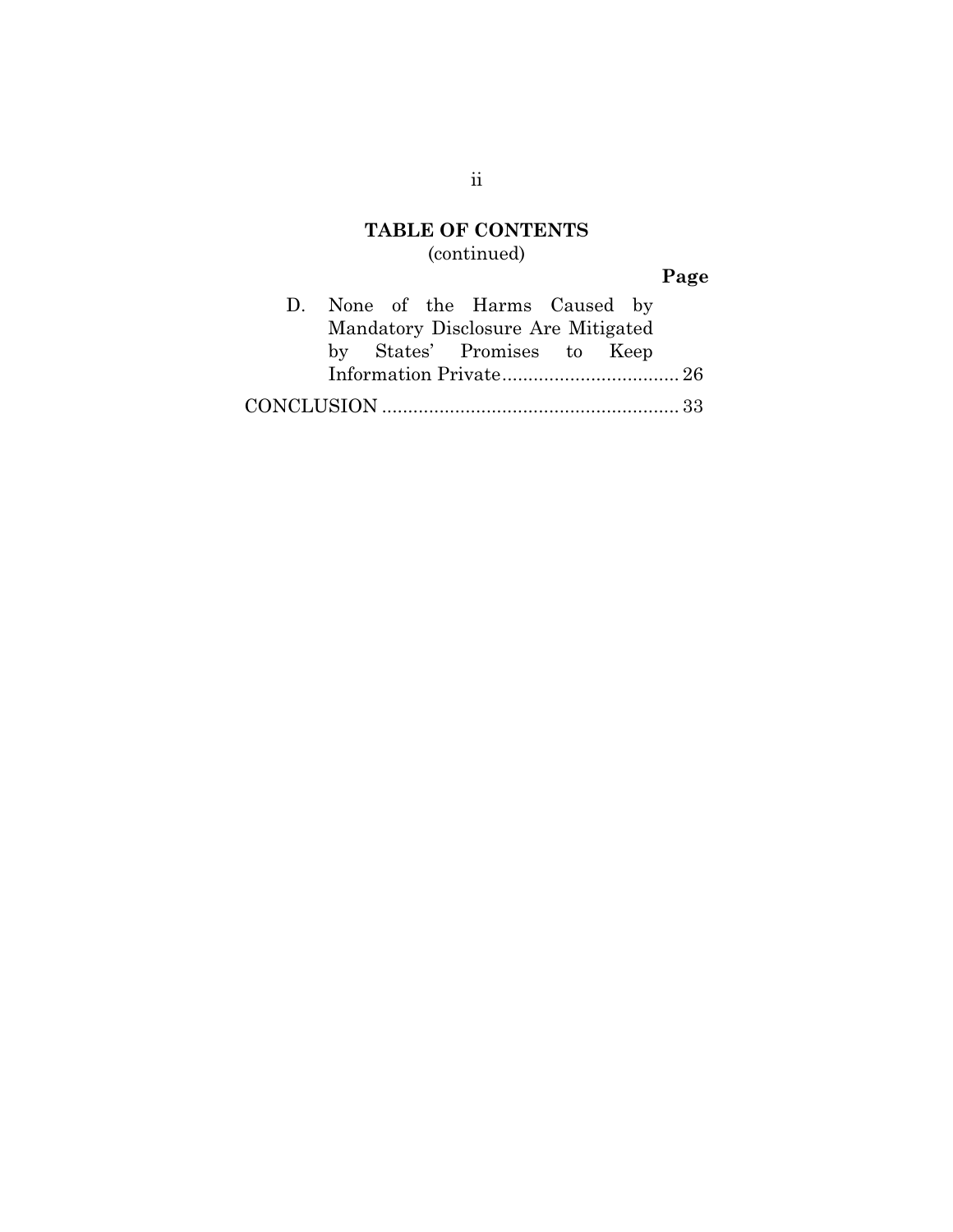# **TABLE OF AUTHORITIES**

**CASES**

# **Page(s)**

| Agency for Int'l Dev. v. All. for Open<br>$Soc'y$ Int'l, Inc., |
|----------------------------------------------------------------|
|                                                                |
| Ashcroft v. ACLU,                                              |
| Bantam Books, Inc. v. Sullivan,                                |
| Bates v. City of Little Rock,                                  |
| Buckley v. Am. Const. L. Found.,                               |
| Buckley v. Valeo,                                              |
| Citizens United v. FEC,                                        |
| Citizens United v. Schneiderman,                               |
| City of Lakewood v. Plain Dealer<br>Publ'g $Co.$               |
| Davis v. FEC,                                                  |
| FEC v. Machinists Non-Partisan<br>Pol. League,                 |
|                                                                |

iii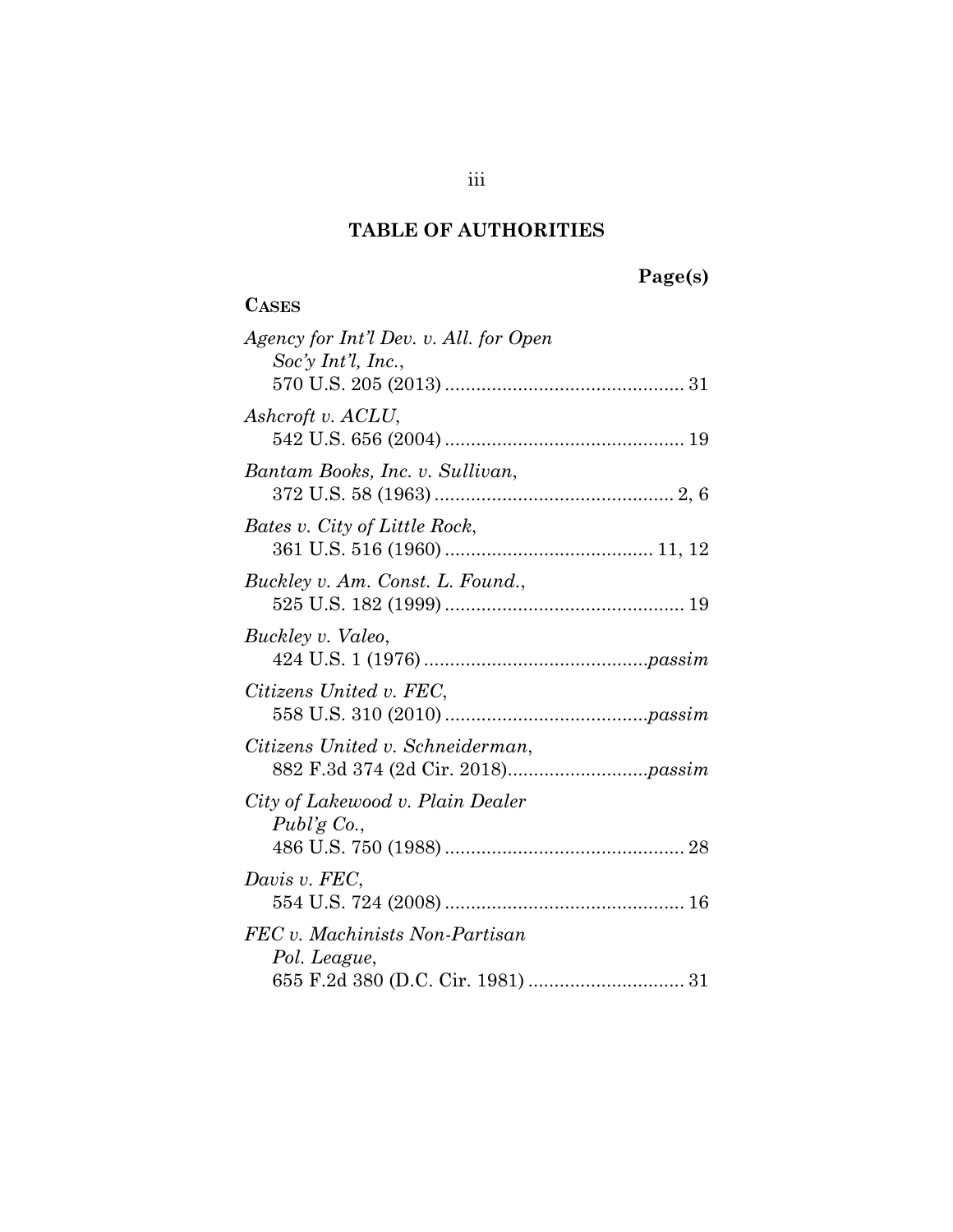| Grosjean v. Am. Press Co.,                                                                                          |
|---------------------------------------------------------------------------------------------------------------------|
| In re Search of Elec. Commc'ns in the<br>Acct. of chakafattah@gmail.com at<br>Internet Serv. Provider Google, Inc., |
| Janus v. Am. Fed'n of State, Cnty., $\&$<br>Mun. Emps., Council 31,                                                 |
| John Doe No. 1 v. Reed,                                                                                             |
| Kisor v. Wilkie,                                                                                                    |
| Louisiana ex rel. Gremillion v. NAACP,                                                                              |
| Mackey v. United States,                                                                                            |
| Majors v. Abell,<br>361 F.3d 349 (7th Cir. 2004) 13, 18, 23                                                         |
| McConnell v. FEC,                                                                                                   |
| McCutcheon v. FEC,                                                                                                  |
| McIntyre v. Ohio Elections Comm'n,                                                                                  |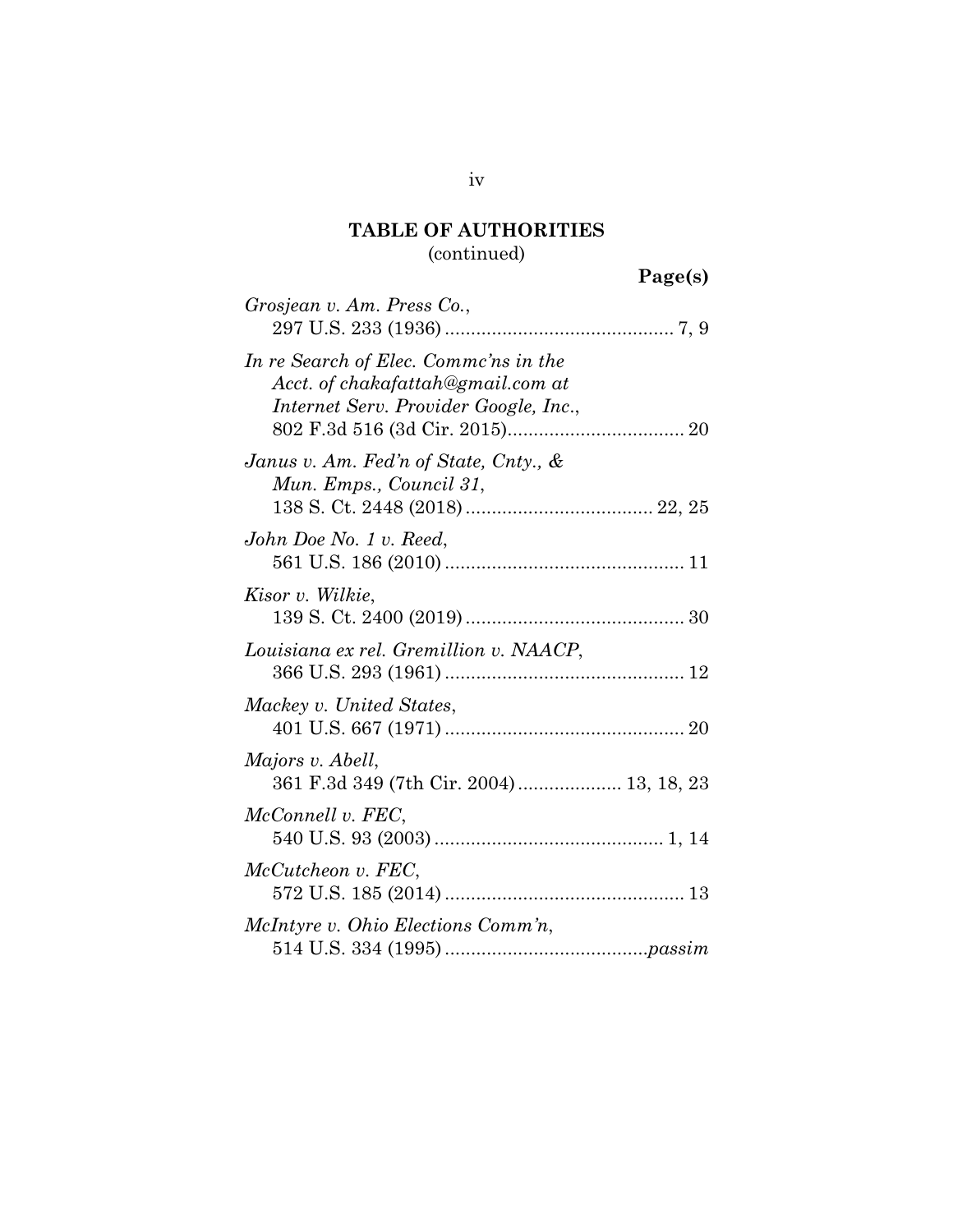| N.Y. Times Co. v. United States,                                      |
|-----------------------------------------------------------------------|
| NAACP v. Alabama ex rel. Patterson,                                   |
| Nat'l Inst. of Fam. & Life Advocs. v.<br>Becerra,                     |
| Neb. Press Ass'n v. Stuart,                                           |
| R.A.V. v. City of St. Paul,                                           |
| Se. Promotions, Ltd. v. Conrad,                                       |
| Tory v. Cochran,                                                      |
| Van Hollen, Jr. v. FEC,<br>811 F.3d 486 (D.C. Cir. 2016)  13          |
| Vill. of Schaumburg v. Citizens for a<br>Better Env't,                |
| Watchtower Bible & Tract Soc'y of N.Y.,<br>Inc. v. Vill. of Stratton, |
| Williams-Yulee v. Fla. Bar,                                           |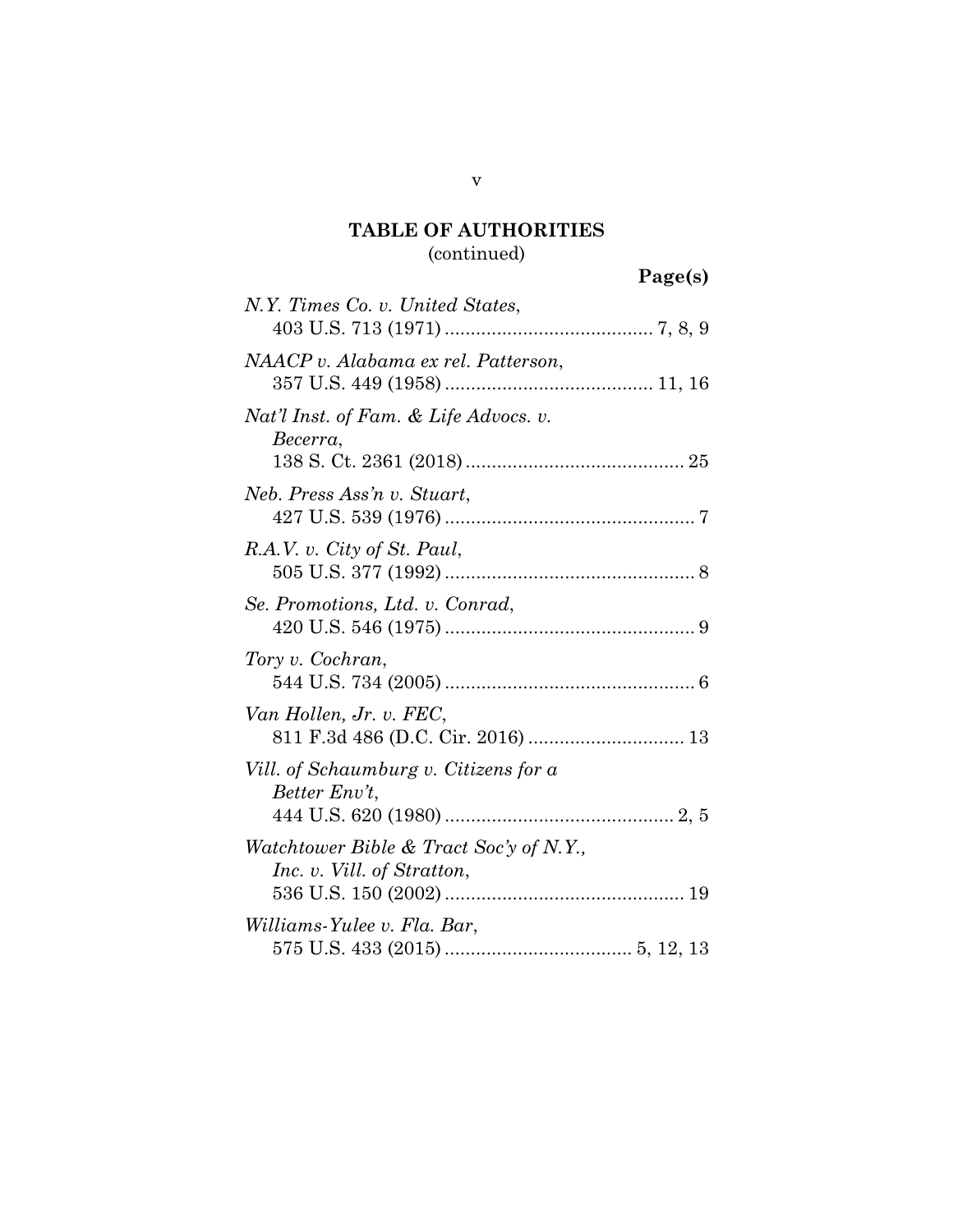# **Page(s)**

## **STATUTES**

### vi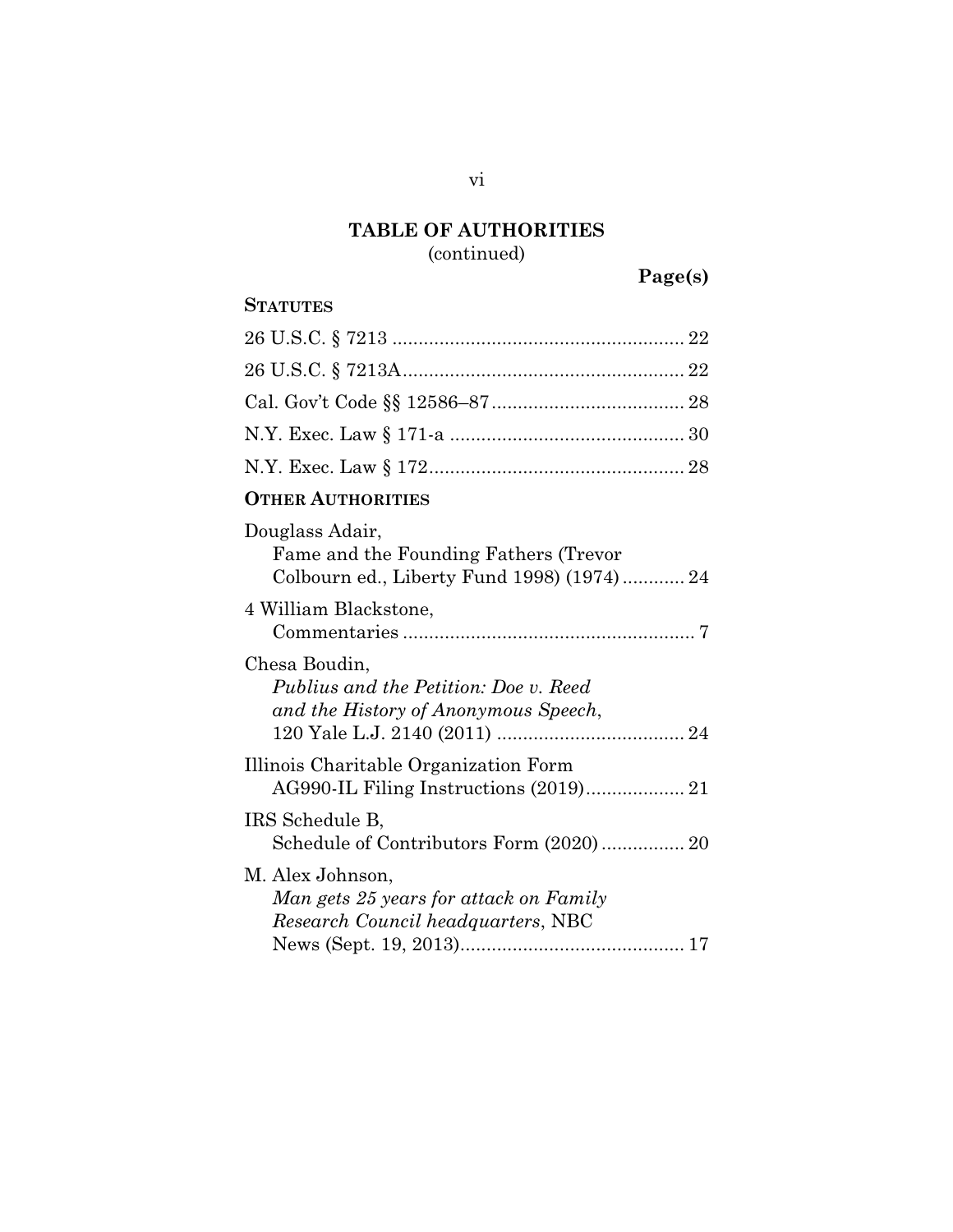# **Page(s)**

| Matthew 6<br>(New Revised Standard Version) 24<br>Mitch McConnell,<br>Majority Leader, United States<br>Senate, Remarks on the Senate<br>Mitch McConnell,<br>Stopping the speech police is goal<br>of new IRS rule, Lexington Herald<br>Leader (July 23, 2018)  19, 30, 32<br>Michigan Renewal Solicitation Form<br>John Milton,<br>Appeal for the Liberty of<br>Oregon Form CT-12F for Foreign<br>Madeline Osburn,<br>Four Years Later, Planned Parenthood<br>Whistleblower Still Trapped In<br>Kamala Harris's Persecution, The | Ron Johnson,<br>YouTube Cancels the U.S. Senate,<br>The Wall Street Journal (Feb. 2, 2021) 18 |
|-----------------------------------------------------------------------------------------------------------------------------------------------------------------------------------------------------------------------------------------------------------------------------------------------------------------------------------------------------------------------------------------------------------------------------------------------------------------------------------------------------------------------------------|-----------------------------------------------------------------------------------------------|
|                                                                                                                                                                                                                                                                                                                                                                                                                                                                                                                                   |                                                                                               |
|                                                                                                                                                                                                                                                                                                                                                                                                                                                                                                                                   |                                                                                               |
|                                                                                                                                                                                                                                                                                                                                                                                                                                                                                                                                   |                                                                                               |
|                                                                                                                                                                                                                                                                                                                                                                                                                                                                                                                                   |                                                                                               |
|                                                                                                                                                                                                                                                                                                                                                                                                                                                                                                                                   |                                                                                               |
|                                                                                                                                                                                                                                                                                                                                                                                                                                                                                                                                   |                                                                                               |
|                                                                                                                                                                                                                                                                                                                                                                                                                                                                                                                                   |                                                                                               |

vii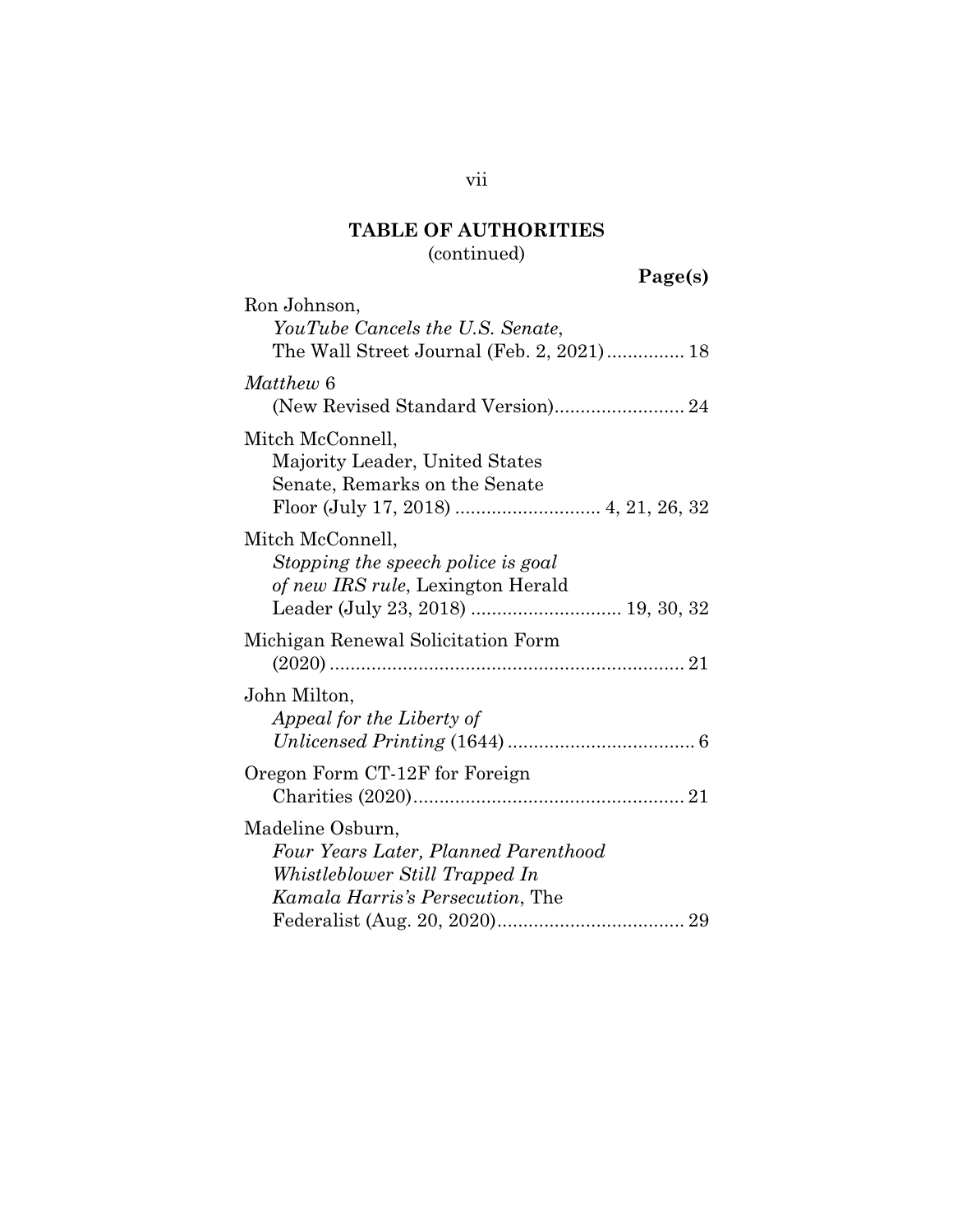**Page(s)** 

| Peter Overby,                                                                                                                                                                                           |
|---------------------------------------------------------------------------------------------------------------------------------------------------------------------------------------------------------|
| <i>IRS Apologizes For Aggressive</i>                                                                                                                                                                    |
| Scrutiny Of Conservative Groups,                                                                                                                                                                        |
|                                                                                                                                                                                                         |
| Press Release, Eric T. Schneiderman,<br>Attorney General, New York State<br>Office of the Attorney General,<br>A.G. Schneiderman Adopts New<br>Disclosure Requirements For<br>Nonprofits That Engage In |
|                                                                                                                                                                                                         |
| Jason Ryan & Russell Goldman,<br><b>Family Research Council Shooting:</b><br>Injured Guard Tackles Gunman,                                                                                              |
| The Times Editorial Board,                                                                                                                                                                              |
| Felony charges are a disturbing<br>overreach for the duo behind the<br>Planned Parenthood sting videos,                                                                                                 |
| Jennifer B. Wieland,                                                                                                                                                                                    |
| Note: Death of Publius: Toward A                                                                                                                                                                        |
| World Without Anonymous Speech,                                                                                                                                                                         |
|                                                                                                                                                                                                         |

viii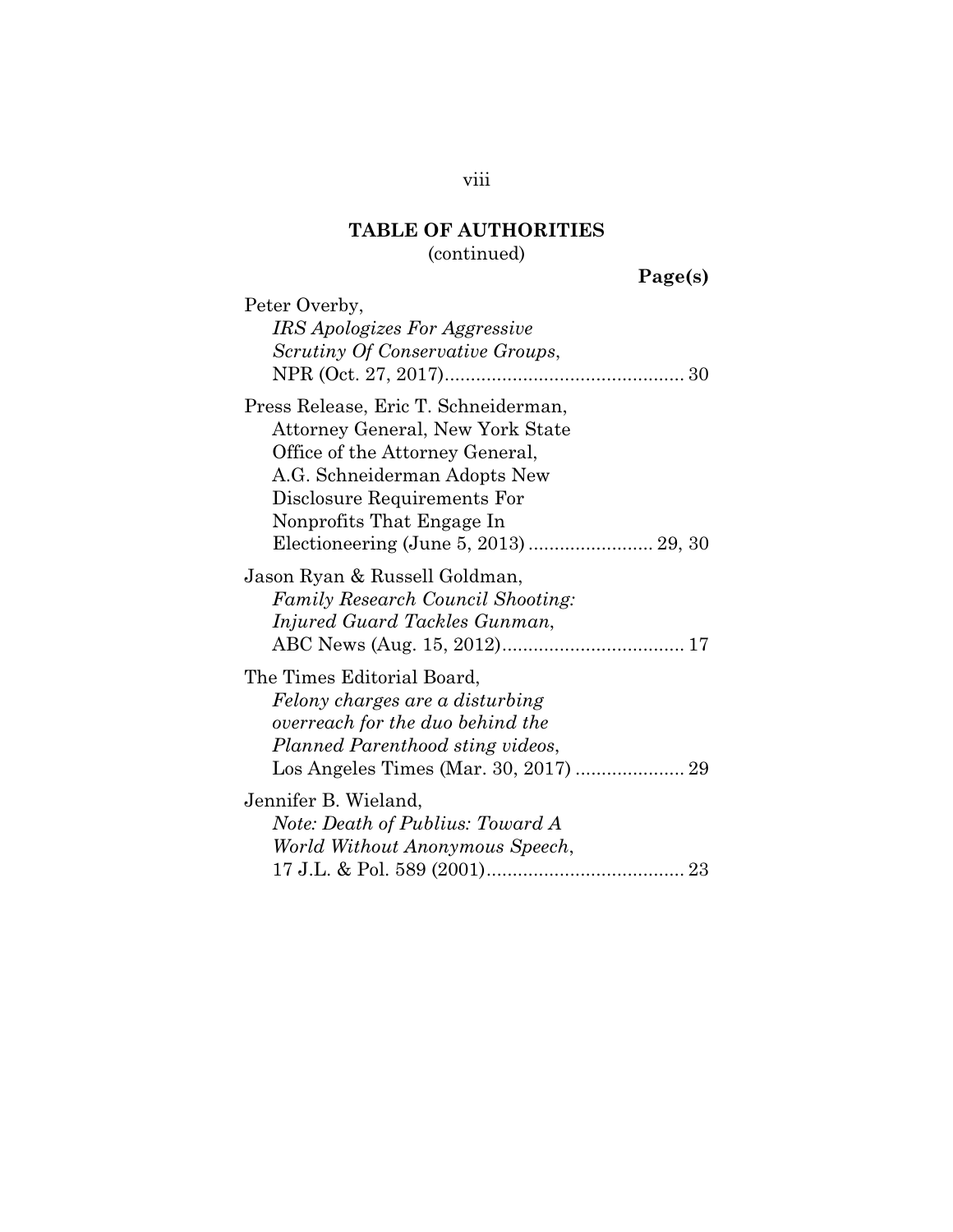#### **INTEREST OF THE** *AMICUS CURIAE***<sup>1</sup>**

*Amicus* Senator Mitch McConnell is the senior United States Senator from the Commonwealth of Kentucky. He is the Republican Leader in the United States Senate and the former Chairman of the National Republican Senatorial Committee, a national political party committee comprising the Republican members of the United States Senate.

Senator McConnell is a respected senior statesman and is one of the Senate's strongest defenders of the First Amendment's guarantees. For many years, Senator McConnell has participated in litigation defending First Amendment freedoms. For example, he was the lead plaintiff challenging the Bipartisan Campaign Reform Act in *McConnell v. FEC*, 540 U.S. 93 (2003), and he participated as amicus both by brief and oral argument in *Citizens United v. FEC*, 558 U.S. 310 (2010), which overruled *McConnell v. FEC* in part.

<u>.</u>

<sup>1</sup> In accordance with Supreme Court Rule 37.3(a), all parties have consented to the filing of this brief. As required by Supreme Court Rule 37.6, no counsel for a party authored this brief in whole or in part, and no person other than *amicus* and his counsel made any monetary contribution intended to fund this brief.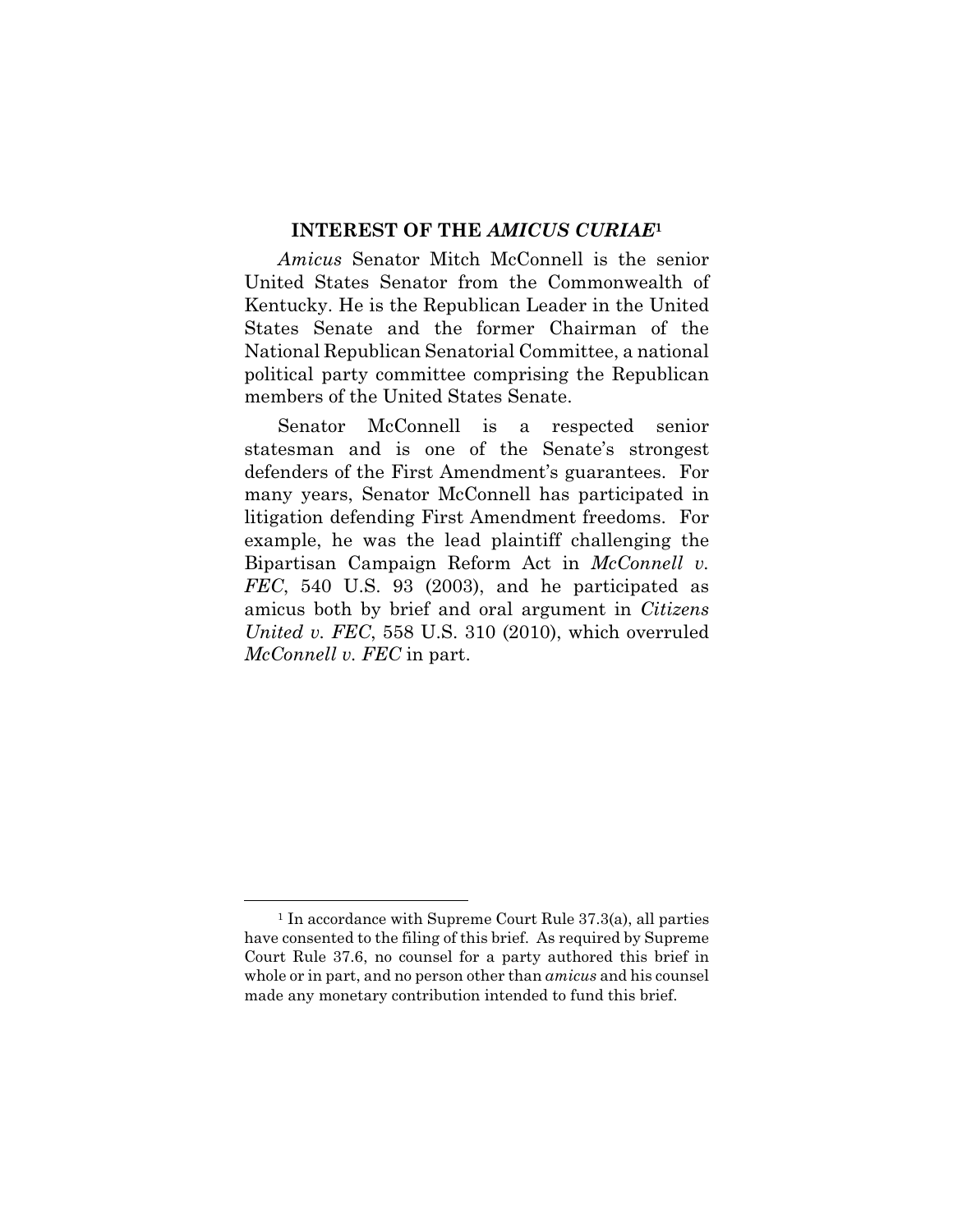#### **SUMMARY OF ARGUMENT**

California's Attorney General has imposed a prior restraint on *any* charity that wishes to solicit funds in California. Whether based in California or not, a charity must disclose its donors (whether *they* are based in California or not) as a precondition on soliciting funds in the state. Despite California's waive of the hand, it is "clearly establish[ed] that charitable appeals for funds . . . are within the protection of the First Amendment." *Vill. of Schaumburg v. Citizens for a Better Env't*, 444 U.S. 620, 632 (1980). And it is just as clear that virtually "[a]ny system of prior restraints of expression" is invalid. *Bantam Books, Inc. v. Sullivan*, 372 U.S. 58, 70 (1963). California's speech-licensing regime is thus plainly invalid: by demanding donor disclosure as a condition on a charity's ability to speak, California has struck at the heart of the First Amendment's prohibition on prior restraints.

The Ninth Circuit nevertheless upheld the disclosure requirement, making spectacular errors in the process. The court misapplied this Court's overly deferential framework of campaign finance law, trampled on the district court's findings without cause, and granted extraordinary deference to the State's speculation regarding its interests and ability to protect donor information.

In reversing the Ninth Circuit's indefensible judgment, the Court should clearly hold that disclosure laws like these, which function as speechlicensing regimes, are prior restraints subject to the strictest scrutiny. They invest extraordinary discretion in political actors to license the speech of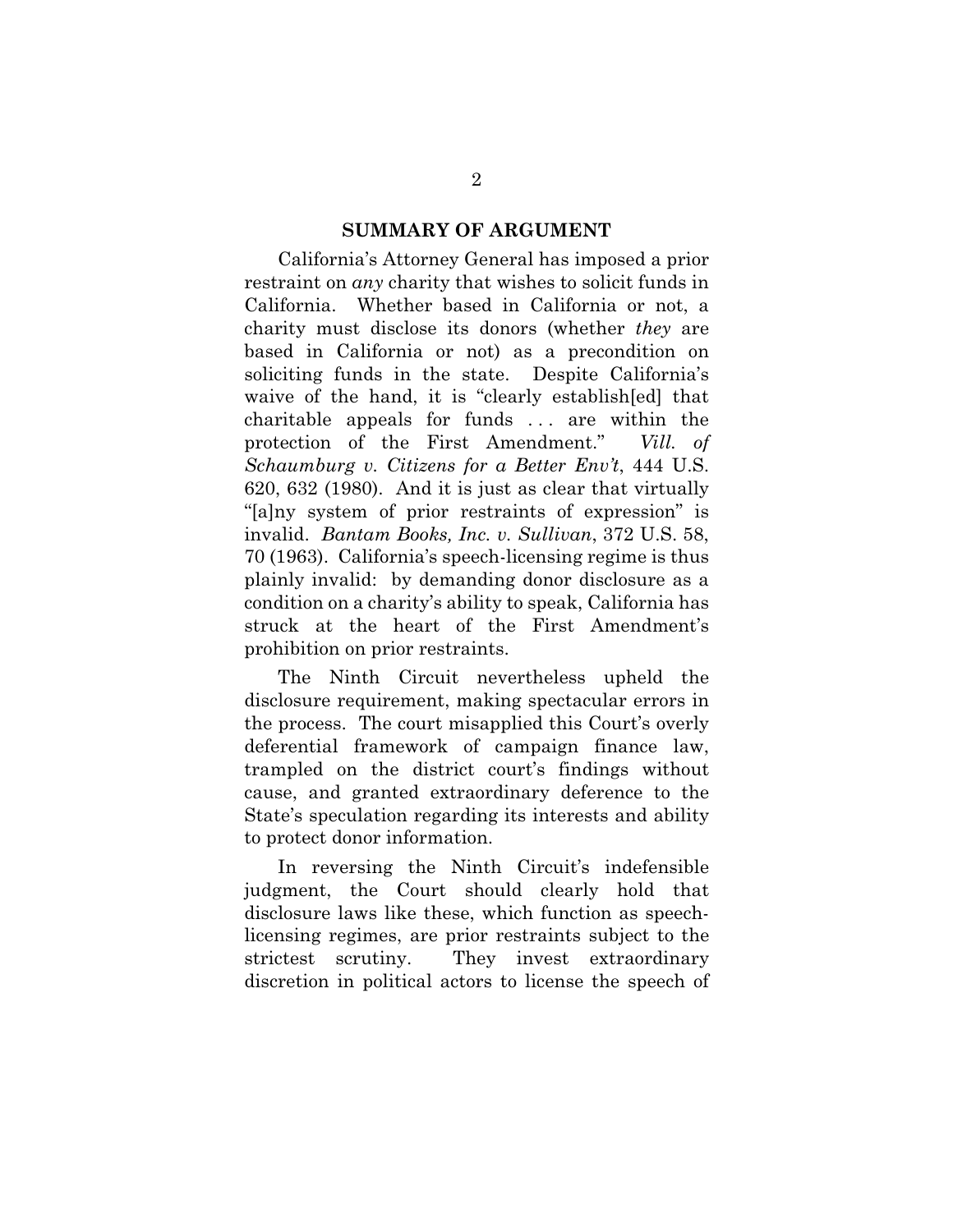private citizens. And they do so with essentially no justification at all. The district court here, for instance, specifically found that California's disclosure requirements "demonstrably played *no role* in advancing the Attorney General's law enforcement goals for the past ten years." AFPF.Pet.App.47a (emphasis added). If the First Amendment means anything, it means that states cannot impose prior restraints on private speech with only tenuous justification.

Proponents of these laws point to this Court's campaign finance precedents, which generally apply lesser First Amendment protection to anonymity in the electoral context. But as this Court has made clear, campaign finance is a limited exception to the strictest scrutiny that ordinarily applies to burdens on political speech—and this Court should not allow that dubious exception to metastasize into a broad loss of the right to private expression.

Proponents of these laws also try to downplay the threat of disclosure, claiming that disclosure (especially to the state) is really no burden at all. But that is obviously, demonstrably false. Disclosure laws are burdensome is several ways. They threaten the harms of chilled speech and a diminished "marketplace of ideas," *Citizens United v. FEC*, 558 U.S. 310, 335 (2010), as donors and recipients modify (or cease) their expressive activity to avoid reprisals, boycotts, and social ostracizing. Moreover, wholly separate from any fear of reprisal, disclosure *inherently* prohibits anonymous expression, which is itself a distinct method of communication and persuasion. *McIntyre v. Ohio Elections Comm'n*, 514 U.S. 334, 342 (1995). Madison, Hamilton, and Jay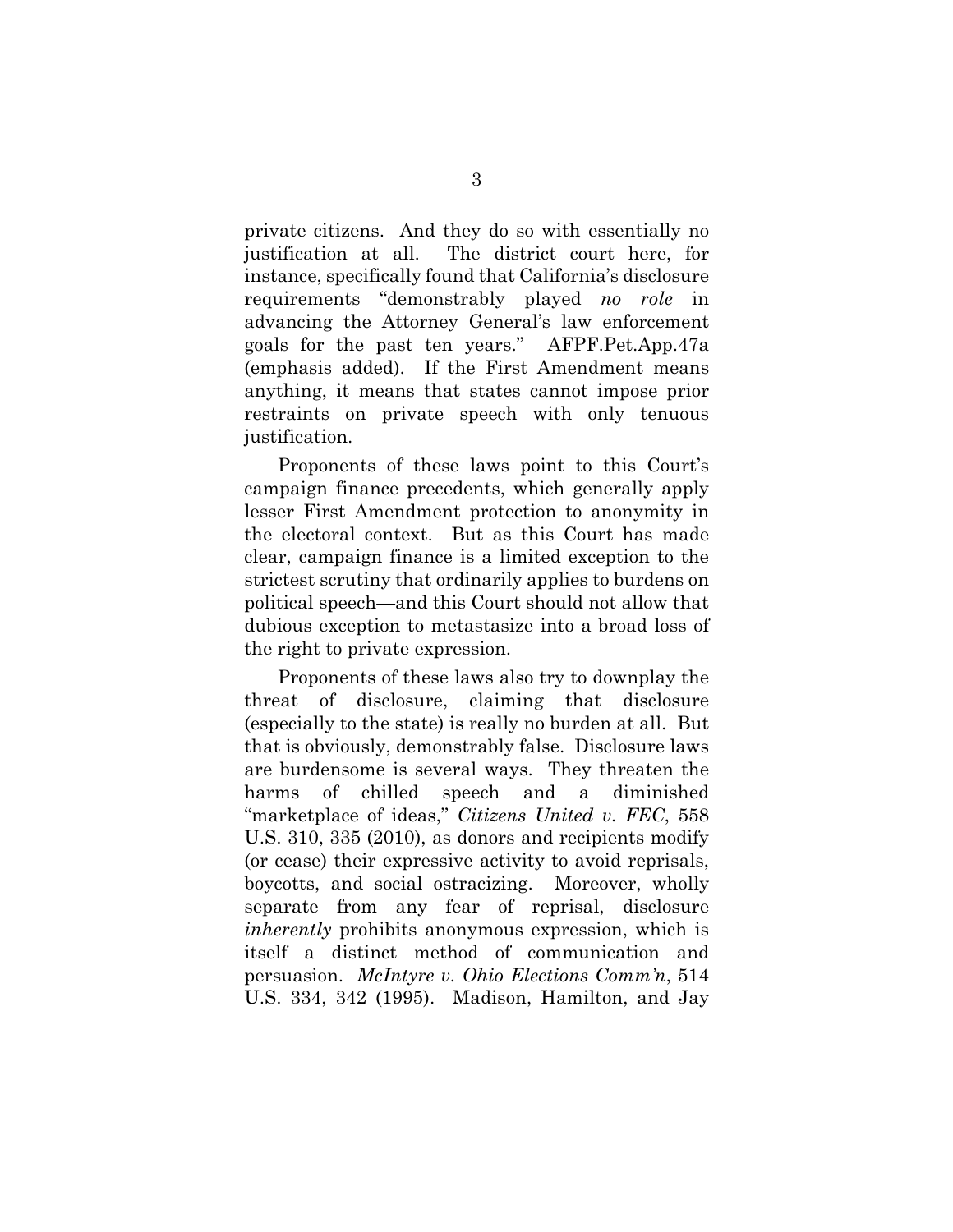published the Federalist Papers anonymously—but surely not for fear of reprisal. Instead, they wanted to let an argument stand on its own merits, free from possible coloring or bent based on the speaker's identity. Finally, mandatory donor disclosure compels donors to appear to support *everything* an organization does or says—even if they support only a small part of a particular non-profit's work. Thus, disclosure chills expression, prohibits anonymous expression, and compels unwanted expression—it is far from the harmless ministerial requirement that so many defenders flippantly pretend it to be.

As Senator McConnell has previously warned, there is a growing "political movement [that] wants to erase our age-old tradition that citizens should be able to keep their private views, and the causes they privately support, private."2 "Back in the 1950s, it was the NAACP who took on the state of Alabama over precisely this issue," and the NAACP won an essential "victory for the First Amendment" in this Court.3 The Court should recognize that holding here and reaffirm the First Amendment's broad protections for anonymity.

<u>.</u>

<sup>2</sup> Mitch McConnell, Majority Leader, United States Senate, Remarks on the Senate Floor (July 17, 2018),

https://www.republicanleader.senate.gov/newsroom/remarks/irsannouncement-a-victory-for\_free-speech.

<sup>3</sup> *Id.*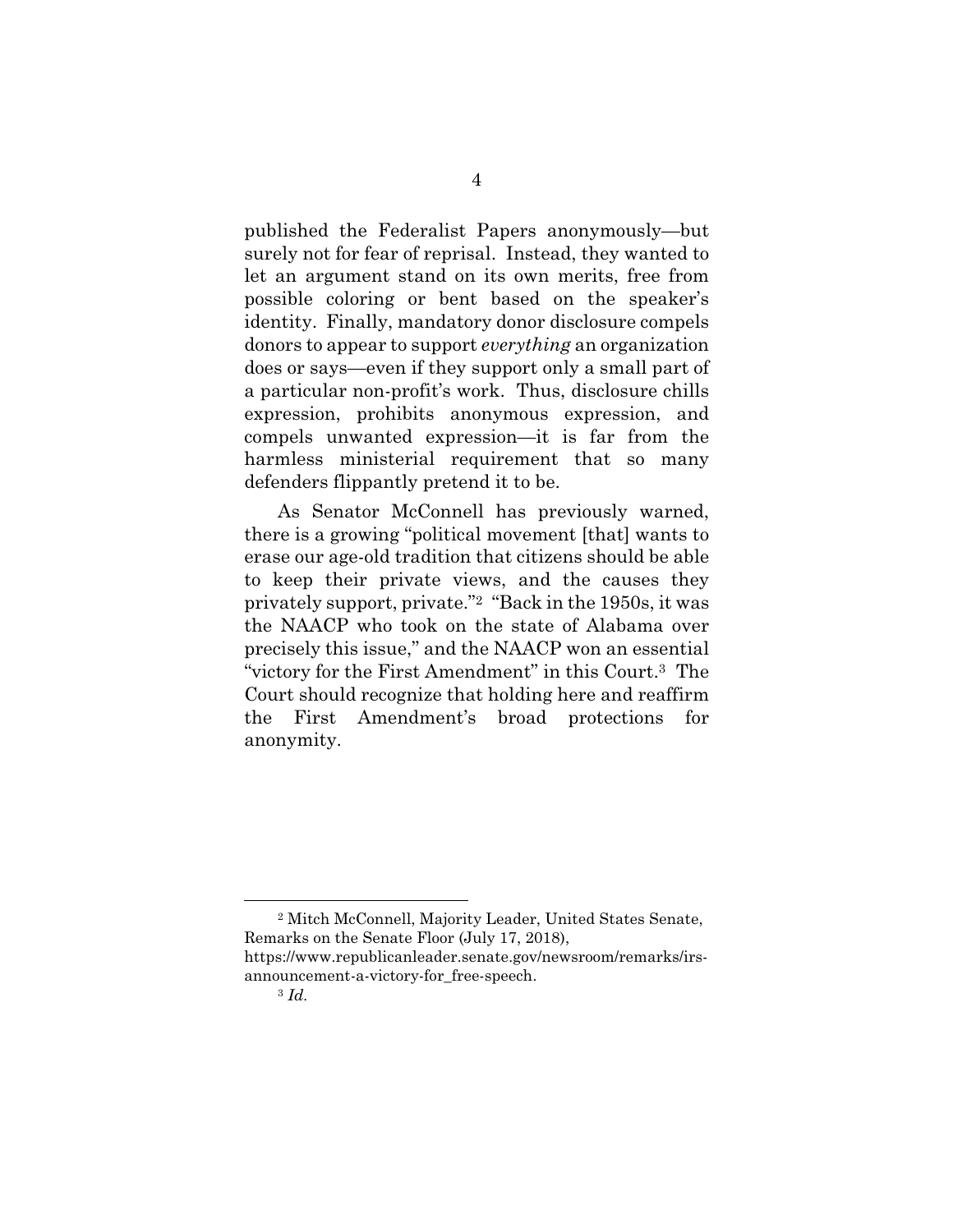#### **ARGUMENT**

### **I. DONOR DISCLOSURE REQUIREMENTS ARE PRIOR RESTRAINTS SUBJECT TO THE STRICTEST SCRUTINY.**

The California Attorney General demands that, before a charity can solicit in California, it must disclose donor identities and information to the Attorney General's office. The requirement applies to *all* charities (whether from California or not) and *all*  donors above a certain threshold (whether from California or not). In other words, to solicit in California, a Kentucky charity has to disclose its Kentucky donors.

California barely even tries to hide that this regime is a sweeping prior restraint on expressive activity. This Court has already "clearly establish[ed] that charitable appeals for funds . . . are within the protection of the First Amendment." *Vill. of Schaumburg*, 444 U.S. at 632. That rule makes sense because fundraising "necessarily combine[s] the solicitation of financial support with the functions of information dissemination, discussion, and advocacy of public issues." *Id.* at 635 (citation omitted). Indeed, solicitation is "vital to the maintenance of democratic institutions," with any "law[] restricting" solicitation valid only if "narrowly tailored to serve a compelling interest." *Williams-Yulee v. Fla. Bar*, 575 U.S. 433, 442–43 (2015).

California has not merely "restrict[ed]" this activity, it *bans it outright*, unless charities *first* disclose their donors to the state. Charities cannot, for instance, pass out leaflets or send out emails seeking donations to help support or oppose a particular cause.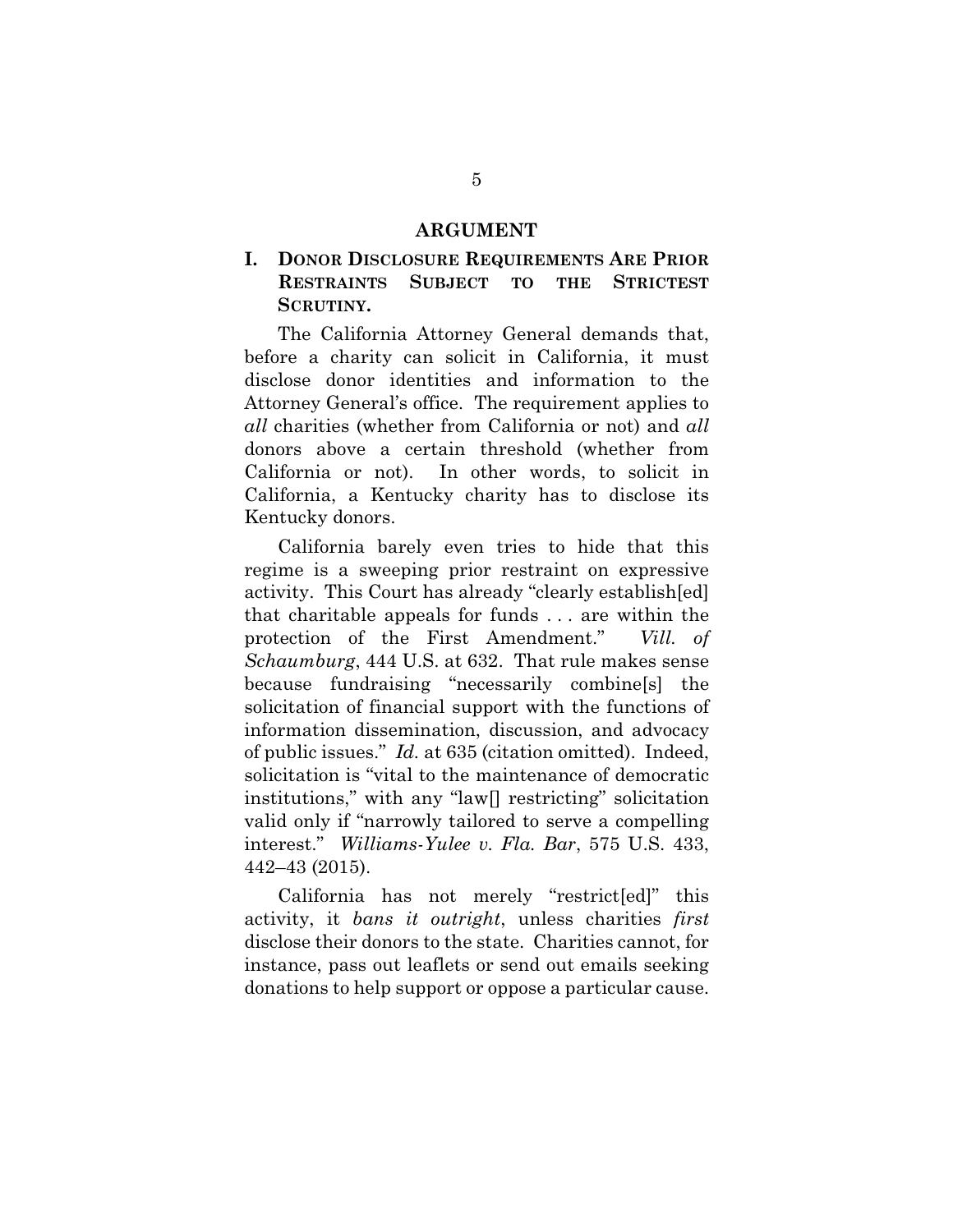They cannot personally advocate for a cause and include with that advocacy a plea for funds. They cannot even engage in informational or educational speech intertwined with solicitation. They cannot, in short, engage in entire *categories* of First Amendment expression, unless and until they pony up their list of donors for California's inspection.

California's regime thus should be subject not merely to strict scrutiny, but to the overbearing presumption of invalidity that attaches to "[a]ny system of prior restraints of expression." *Bantam Books*, 372 U.S. at 70. The lesser scrutiny applied by the Ninth Circuit was wrongly appropriated from this Court's cases on campaign finance disclosure laws, and this Court should not allow California to blow a hole in the First Amendment by expanding that limited exception into a broad rule.

### **A. California's Disclosure Rule Is a Prior Restraint on Speech, Antithetical to the First Amendment.**

Following our English forebears, this Court has long understood that "[p]rior restraints on speech and publication are the most serious and the least tolerable infringement on First Amendment rights." *Tory v. Cochran*, 544 U.S. 734, 738 (2005) (citation omitted). As early as 1644, John Milton assailed an act of Parliament that permitted censoring the press prior to publication. John Milton, *Appeal for the Liberty of Unlicensed Printing* (1644). Milton "vigorously defended the right of every man to make public his honest views 'without previous censure'; and declared the impossibility of finding any man base enough to accept the office of censor and at the same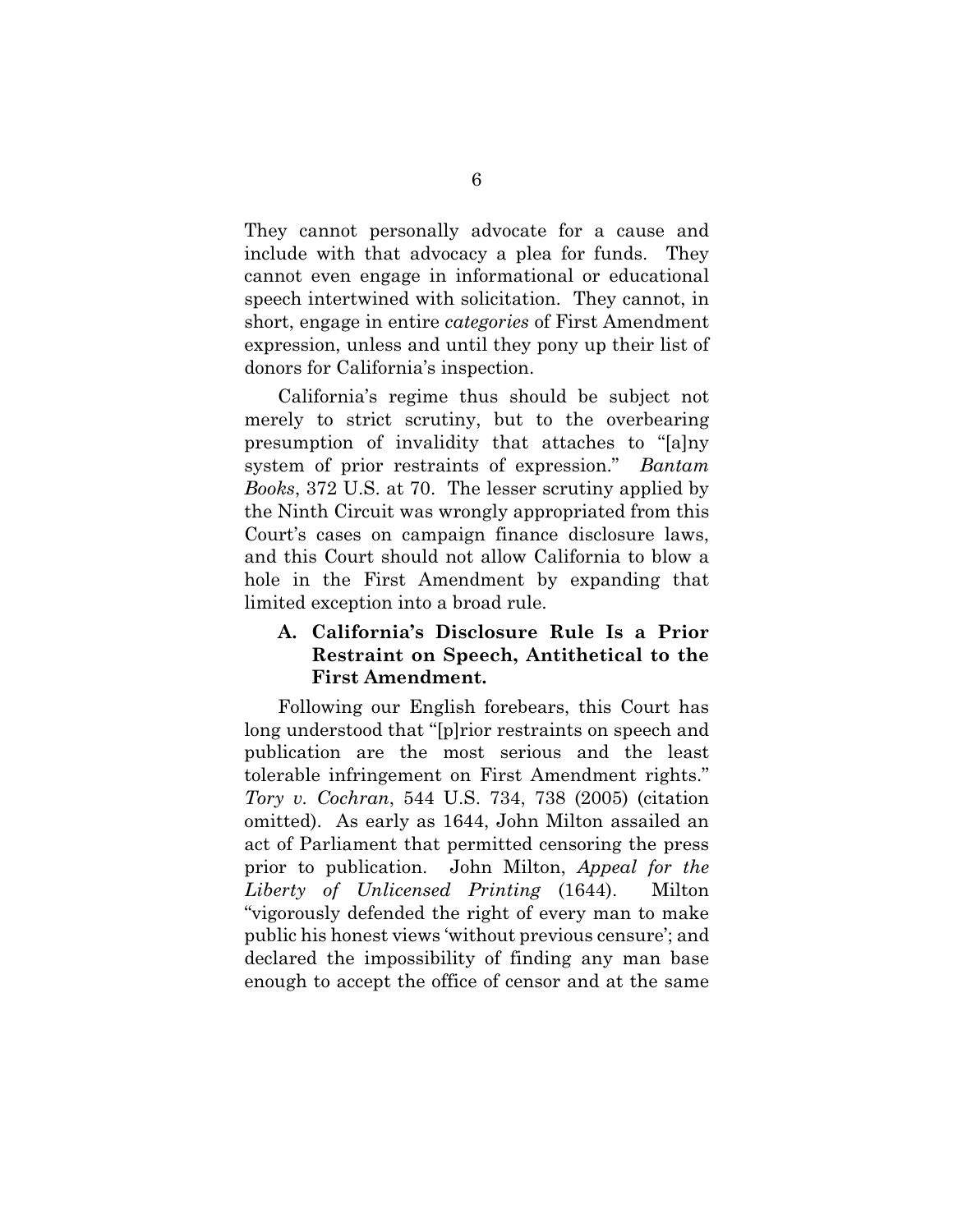time good enough to be allowed to perform its duties." *Grosjean v. Am. Press Co.*, 297 U.S. 233, 245–46 (1936).

As Blackstone would later put it: "The liberty of the press is indeed essential to the nature of a free state: but this consists in laying no previous restraints upon publications, and not in freedom from censure for criminal matter when published." 4 William Blackstone, Commentaries \*151. To subject Englishmen "to the restrictive power of a licenser . . . is to subject all freedom of sentiment to the prejudices of one man, and make him the arbitrary and infallible judge of all controverted points in learning, religion and government." *Id*. at \*152. Such restraints are therefore "presumptively unconstitutional." *Neb. Press Ass'n v. Stuart*, 427 U.S. 539, 558 (1976).

Perhaps the most famous case involving a prior restraint in this country is the *Pentagon Papers Case*. *N.Y. Times Co. v. United States*, 403 U.S. 713 (1971) (per curiam). In that case, the government sought to enjoin the publication of classified documents related to the Vietnam conflict. The Court held that such an injunction was an unconstitutional prior restraint and explained that "[a]ny prior restraint on expression comes to this Court with a 'heavy presumption' against its constitutional validity." *Id*. at 723 (Douglas, J., concurring). It was therefore the government's "heavy burden" to show "justification for the imposition of such a restraint." *Id*. at 714.

Even though the governmental interest at stake in the *Pentagon Papers Case* was national security, an interest of surpassing importance, the Court was not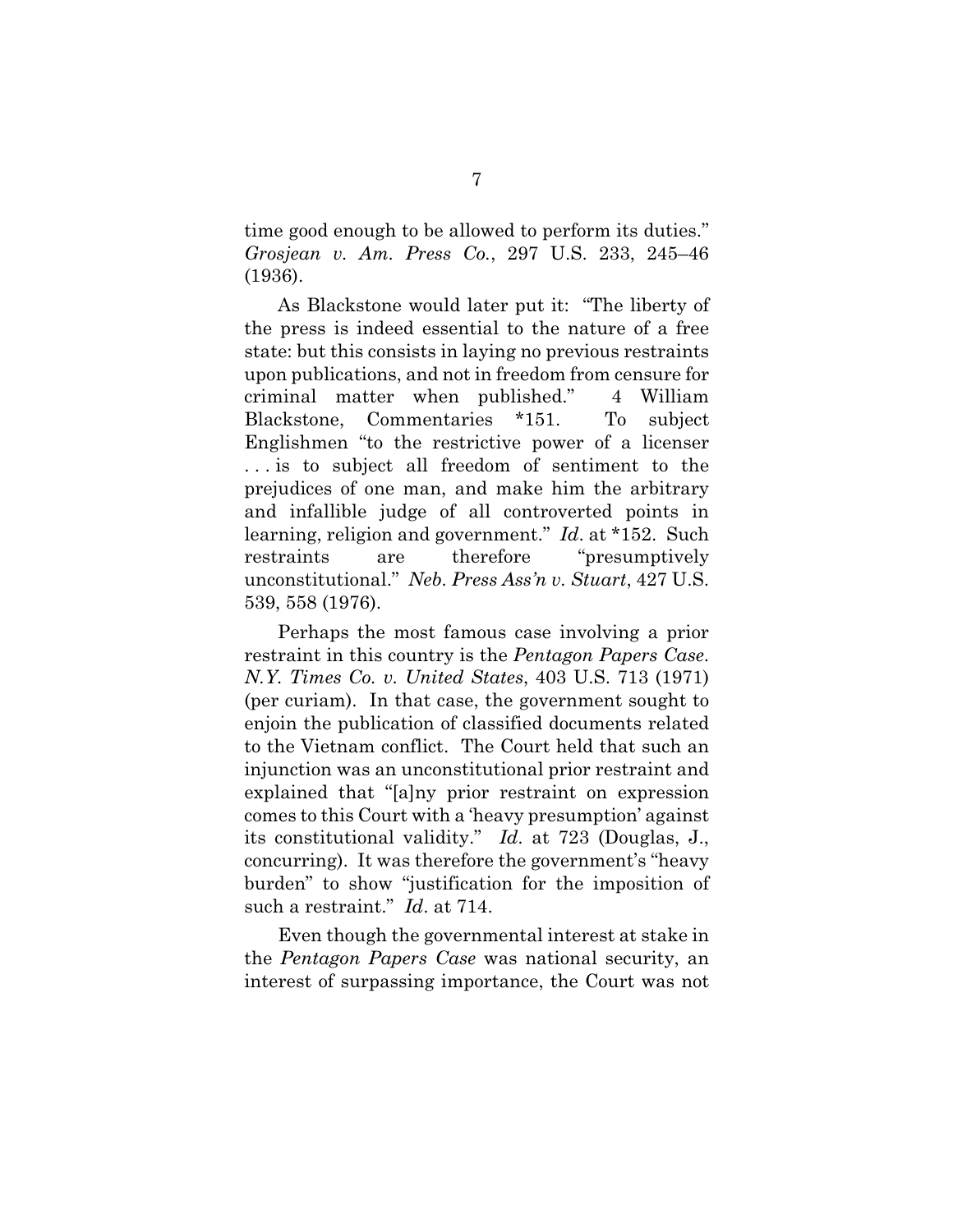willing to permit a prior restraint to stand. *Id*. Justice Black's lead opinion explained that "[t]he guarding of military and diplomatic secrets at the expense of informed representative government provides no real security for our Republic." *Id*. at 719 (Black, J., concurring). Justice Brennan echoed that sentiment as well, saying that "only governmental allegation and proof that publication must inevitably, directly, and immediately cause the occurrence of an event kindred to imperiling the safety of a transport already at sea can support even the issuance of an interim restraining order." *Id*. at 726–27 (Brennan, J., concurring). In other words, absent a truly compelling interest of the highest order, a prior restraint is immediately presumed to be unconstitutional.

And the need for judicial skepticism is especially potent given the inherent bias in these laws, which leak into viewpoint discrimination. A disclosure law "raises the specter that the Government may effectively drive certain ideas or viewpoints from the marketplace." *R.A.V. v. City of St. Paul*, 505 U.S. 377, 387 (1992). That is because, by requiring donor disclosure, the state is necessarily taking the side of *non-controversial* expression. Although anyone can potentially benefit from anonymity, it is especially important for the unpopular, dissenting view disclosure laws are essentially status-quo-protection laws. To paraphrase Justice Scalia, promoters of popular views can fight "freestyle," while promoters of unpopular views must "follow Marquis of Queensberry rules." *Id*. at 392.

Yet despite their danger and this Court's warnings, California imposed a prior restraint here, with nothing approaching an interest comparable to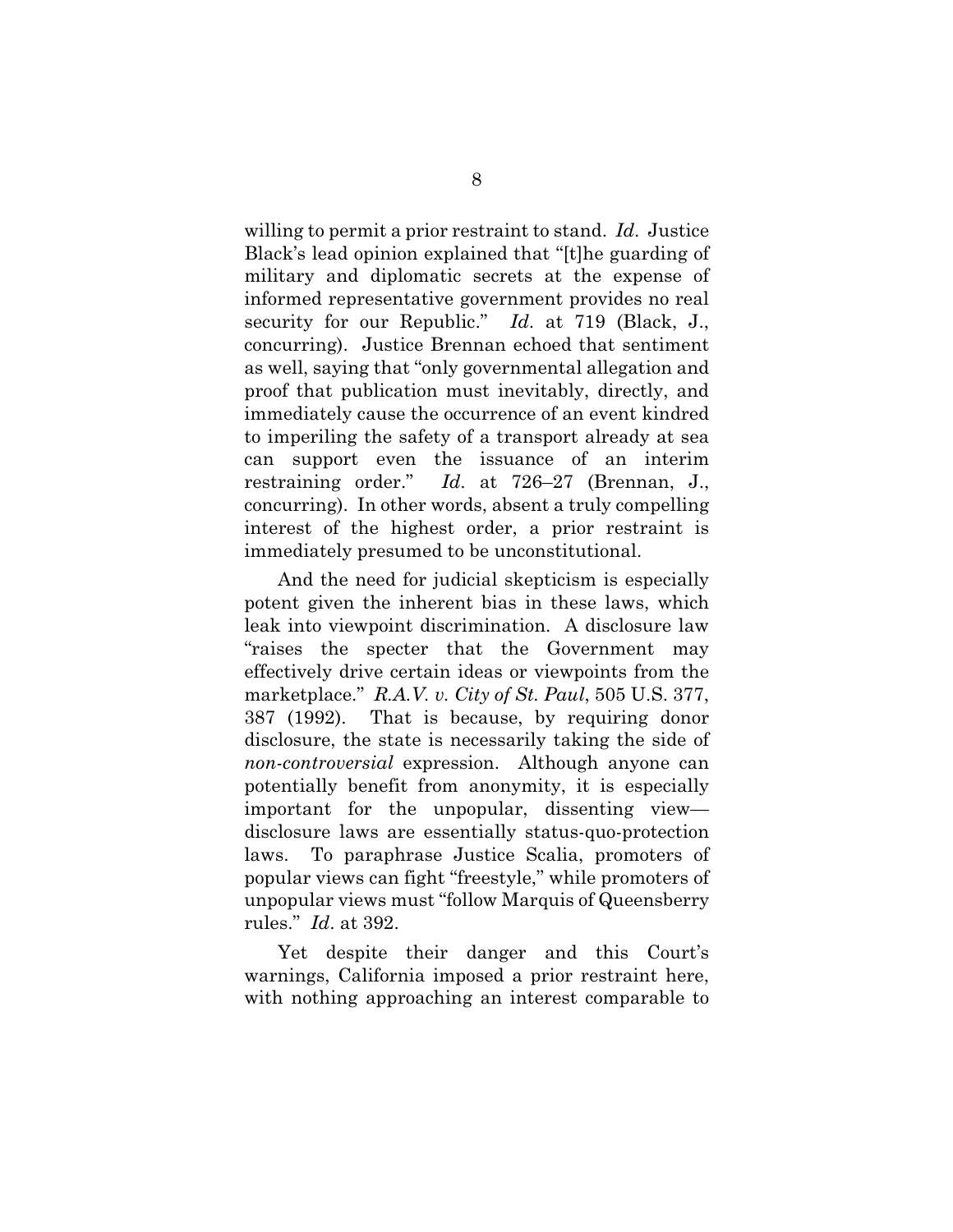the "safety of a transport already at sea." *Pentagon Papers Case*, 403 U.S. at 726–27 (Brennan, J., concurring)*.* Indeed, the best the Ninth Circuit panel could come up with was the notion that the Attorney General's office would be slightly more "efficient" if it could impose its dragnet disclosure requirements as desired. AFPF.Pet.App.23a. The panel's unquestioning deference to a marginal governmental interest highlights the need for withering scrutiny and clear standards in this area.

And that is true regardless of whether disclosure requirements constitute "a prior restraint on speech in the *strict* sense of that term." *Citizens United*, 558 U.S. at 335 (emphasis added). "As a practical matter," these "onerous restrictions . . . function as the equivalent of a prior restraint by giving the [California Attorney General] power analogous to licensing laws implemented in 16th- and 17th-century England, laws and governmental practices of the sort that the First Amendment was drawn to prohibit." *Id.* 

To be sure, California's disclosure requirements fit comfortably within this Court's understanding of prior restraints. *See, e.g.*, *Se. Promotions, Ltd. v. Conrad*, 420 U.S. 546 (1975) (invalidating city's refusal to rent a municipal theater for a production of "Hair," because it was an unconstitutional prior restraint); *Grosjean*, 297 U.S. at 245–51 (invalidating a gross receipts tax on newspapers as a prior restraint). Here, California requires even out-of-state charities to reveal their outof-state donors merely for the "privilege" of speaking in California. If that is not a prior restraint on speech, it is hard to know what would be.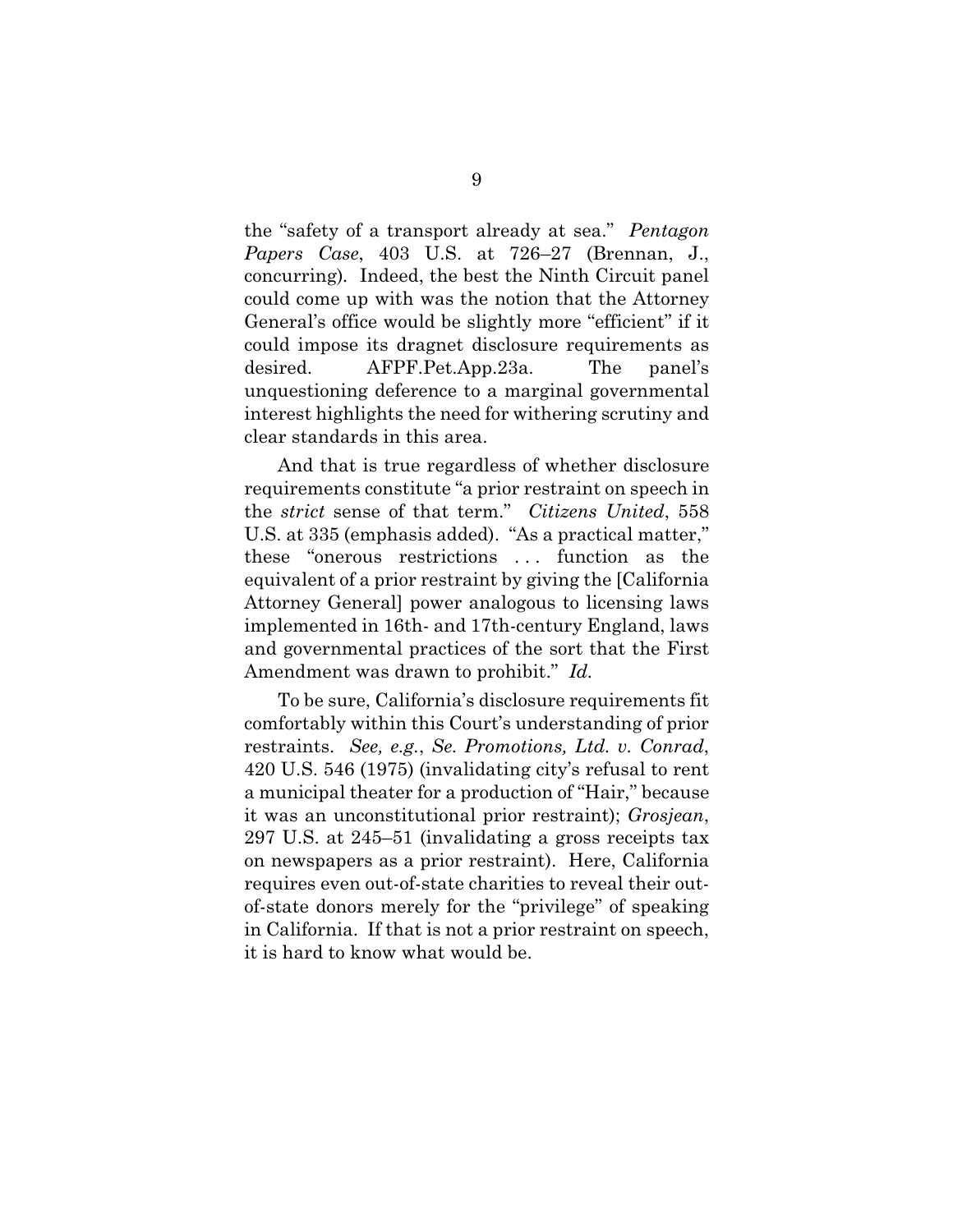But either way, these disclosure laws have precisely the same effect as prior restraints, in that they impose unjustified, antecedent burdens on the exercise of First Amendment rights. And they are precisely as constitutionally dubious.

## **B. The Lesser Scrutiny of Campaign Finance Laws Does Not and Should Not Apply Outside the Electoral Context.**

The panel below followed a disquieting, recurring pattern in upholding California's speech-restrictive laws. It tried to import the diminished scrutiny that the Court has applied in the campaign finance context to a *new* context: disclosure requirements *of any kind at all*. AFPF.Pet.App.7a (holding that the Attorney General's policy "survives exacting scrutiny as applied to the plaintiffs because it is substantially related to an important state interest in policing charitable fraud"); *see also Citizens United v. Schneiderman*, 882 F.3d 374, 385 (2d Cir. 2018) (applying a balancing test to decide whether the government's interest in broad disclosure or the burden on speech was more important and holding that the government prevailed).

That was grievous error. This Court's continued, wrong-headed deference to campaign finance disclosure requirements simply has no application here. In *Buckley v. Valeo*, 424 U.S. 1 (1976), the Court first allowed governments to force disclosure of campaign donor information, but that was because of this Court's view that the campaign finance context provides unique considerations, both in the overriding governmental interests in "deter[ring] actual corruption and avoid[ing] the appearance of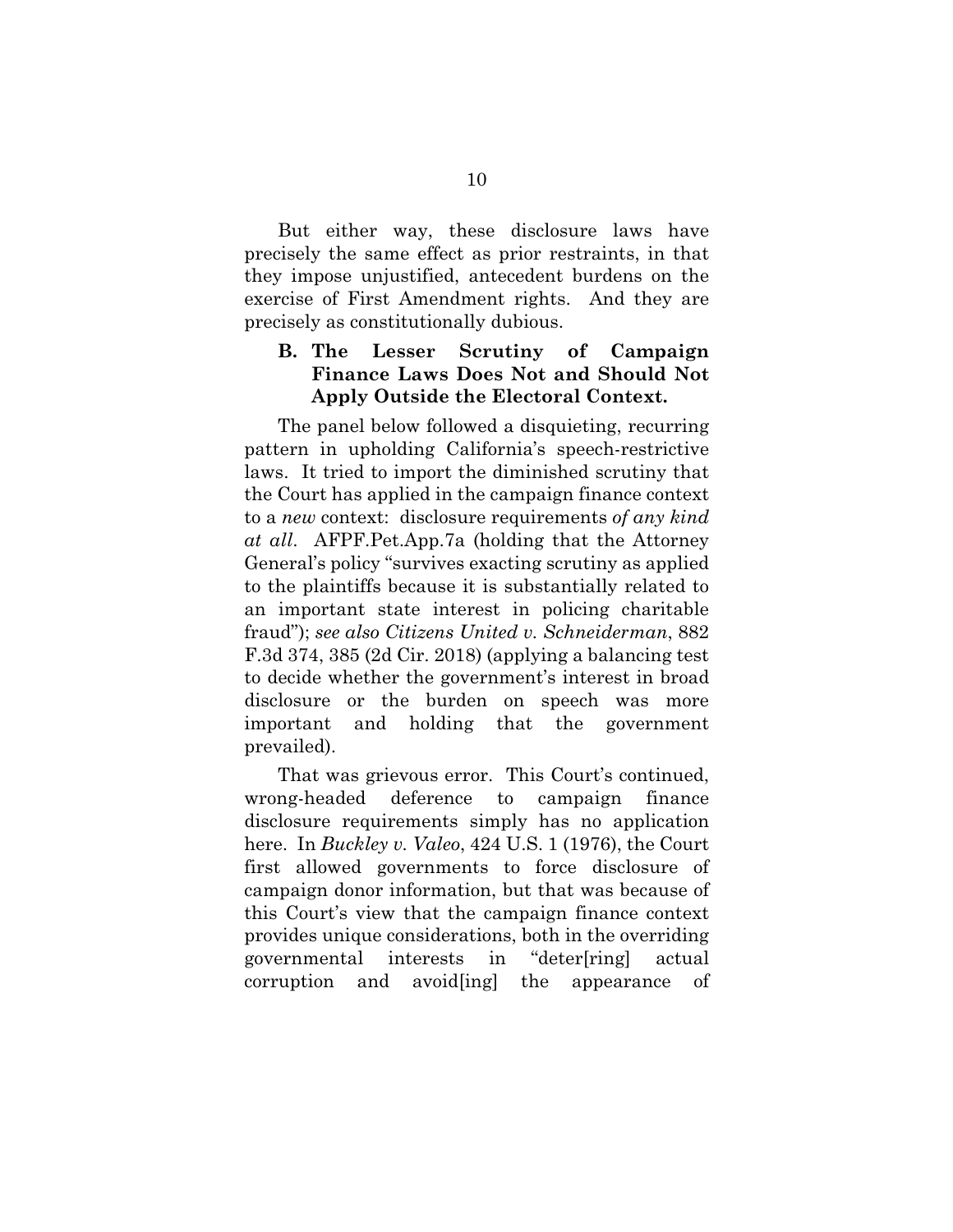corruption," and the notion that disclosure is, as compared to a ban, the "least restrictive means of curbing the evils of campaign ignorance and corruption." *Id.* at 66–68. Accordingly, the Court in campaign finance disclosure cases has required only "a 'substantial relation' between the disclosure requirement and a 'sufficiently important' governmental interest." *Citizens United*, 558 U.S. at 366–67.

This Court has *never* applied that diminished form of scrutiny to disclosure requirements outside the "electoral context." *John Doe No. 1 v. Reed*, 561 U.S. 186, 196 (2010). Indeed, *Buckley* itself precluded the sort of donor disclosure sought here, limiting it only to those instances where it was directly linked to campaign finance; the Court rejected more sweeping disclosure requirements. 424 U.S. at 78–80.

Instead, the Court has consistently applied *strict*  scrutiny to disclosure requirements outside of the electoral context, as the *en banc* dissenters below explained. In this Court's series of membership disclosure cases, beginning with *NAACP v. Alabama ex rel. Patterson*, 357 U.S. 449, 462 (1958), it made clear that "compelled disclosure of affiliation with groups engaged in advocacy may constitute as effective a restraint on freedom" as more direct methods, and it accordingly viewed such restraints with extreme skepticism. In *Bates v. City of Little Rock*, 361 U.S. 516, 524 (1960), the Court held that when disclosure requirements impose a "significant encroachment upon personal liberty, the State may prevail only upon showing a subordinating interest which is compelling." The governmental interest must also be "reasonably related" to the disclosure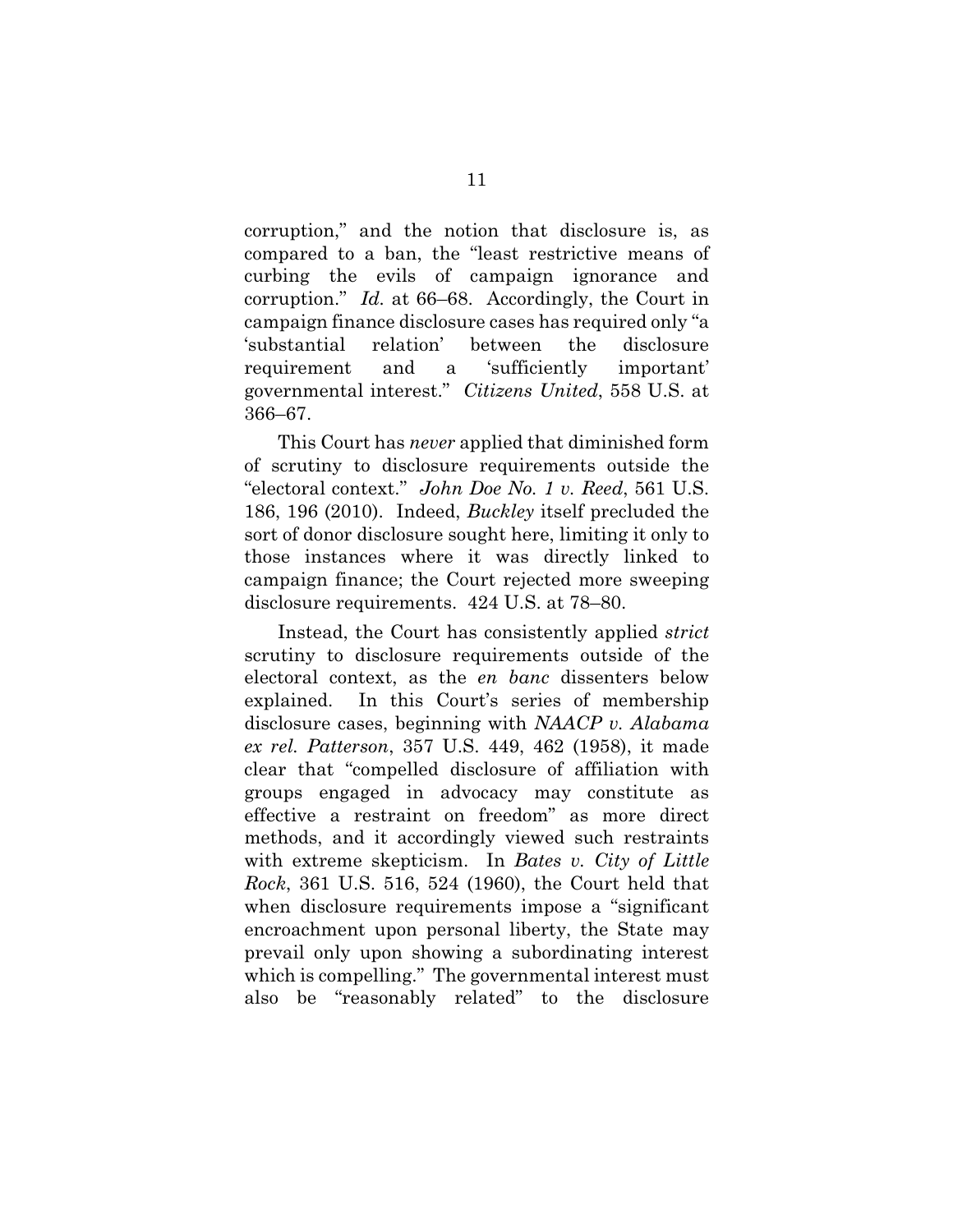requirement, *id.* at 525; and the state must establish that its "purpose cannot be pursued by means that broadly stifle fundamental personal liberties when the end can be more narrowly achieved," i.e., the disclosure requirement must be the *most* narrow or least restrictive means possible, *Louisiana ex rel. Gremillion v. NAACP*, 366 U.S. 293, 296 (1961). And those cases did not even involve a prior governmental ban on protected speech.

Indeed, in the electoral context as well, this Court has still protected anonymity via strict scrutiny, as long as it was not literally a question of campaign finance. In *McIntyre v. Ohio Elections Commission*, 514 U.S. 334 (1995), for instance, this Court applied strict scrutiny in invalidating a law that required activists to disclose themselves on election-related leaflets. The disclosure requirements in that case were directly related to electoral issue advocacy, but because they were not *campaign finance* disclosure requirements, this Court applied the "strictest standard of review." *Id.* at 348.4

Even if there were an open question as to whether or not the misguided *Buckley* exception for campaign contributions should be extended, the Court should emphatically reject doing so (and frankly, ought to revisit its campaign finance disclosure precedents, *see,* 

<u>.</u>

<sup>4</sup> To be sure, the Court's opinion in *McIntyre* also referenced "exacting" scrutiny; the Court has not always been consistent in the use of the terms "exacting" and "strict." *See, e.g.*, *Williams-Yulee*, 575 U.S. at 442–43 (requiring a speech limitation to be "narrowly tailored to serve a compelling interest" but describing this analysis as both "exacting" scrutiny and "strict" scrutiny). Regardless, *McIntyre* was clear that it applied what today we would call "strict" scrutiny.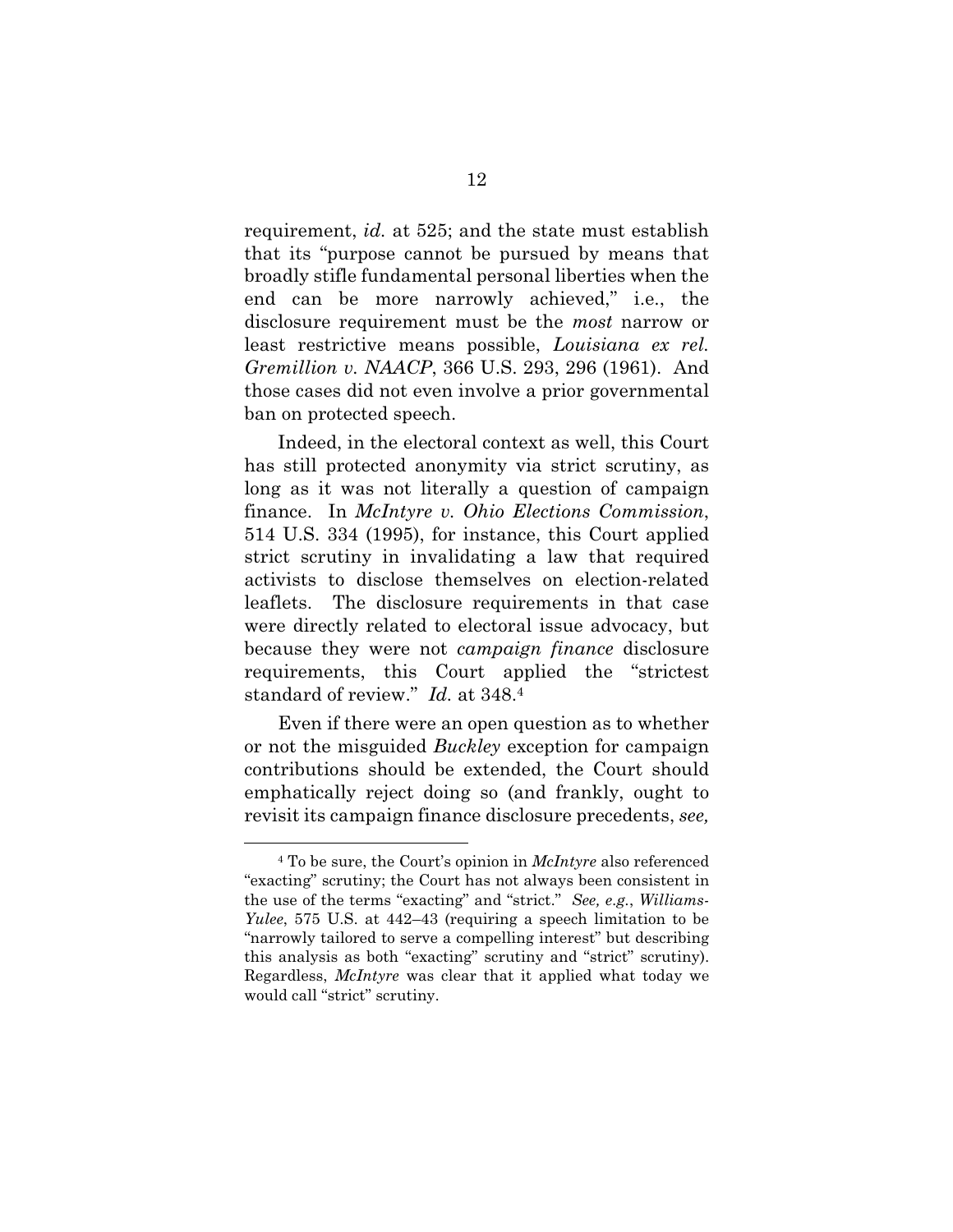*e.g.*, *McCutcheon v. FEC*, 572 U.S. 185, 231–32 (2014) (Thomas, J., concurring in the judgment) (suggesting the Court revisit its campaign finance disclosure precedents because "what remains of *Buckley* is a rule without a rationale")). Again, as noted above, prior restraints are virtually always unconstitutional. Even most campaign finance laws generally require donor disclosure *after* the First Amendment activity has commenced, not *before*. And this Court has already held that solicitation is "vital to the maintenance of democratic institutions," with any "law[] restricting" solicitation valid only if "narrowly tailored to serve a compelling interest." *Williams-Yulee*, 575 U.S. at 442– 43. It makes no sense that a particularly vicious *prior* restraint on solicitation would be subject to lesser scrutiny than *ordinary* restraints on solicitation.

Moreover, as numerous lower court judges have noted, the deference to compelled campaign finance disclosure laws is in great tension with this Court's strong protection of the right to anonymity. *See, e.g.*, *Majors v. Abell*, 361 F.3d 349, 358 (7th Cir. 2004) (Easterbrook, J., dubitante) ("I also do not understand how [the] position [that government can force disclosure of election expenditures] can be reconciled with established principles of constitutional law."); *Van Hollen, Jr. v. FEC*, 811 F.3d 486, 501 (D.C. Cir. 2016) ("[T]he Supreme Court's campaign finance jurisprudence subsists, for now, on a fragile arrangement that treats speech, a constitutional right, and transparency, an extra-constitutional value, as equivalents."). The Court should not eviscerate the right to anonymity by extending what should remain, at most, a limited exception for campaign finance disclosure laws.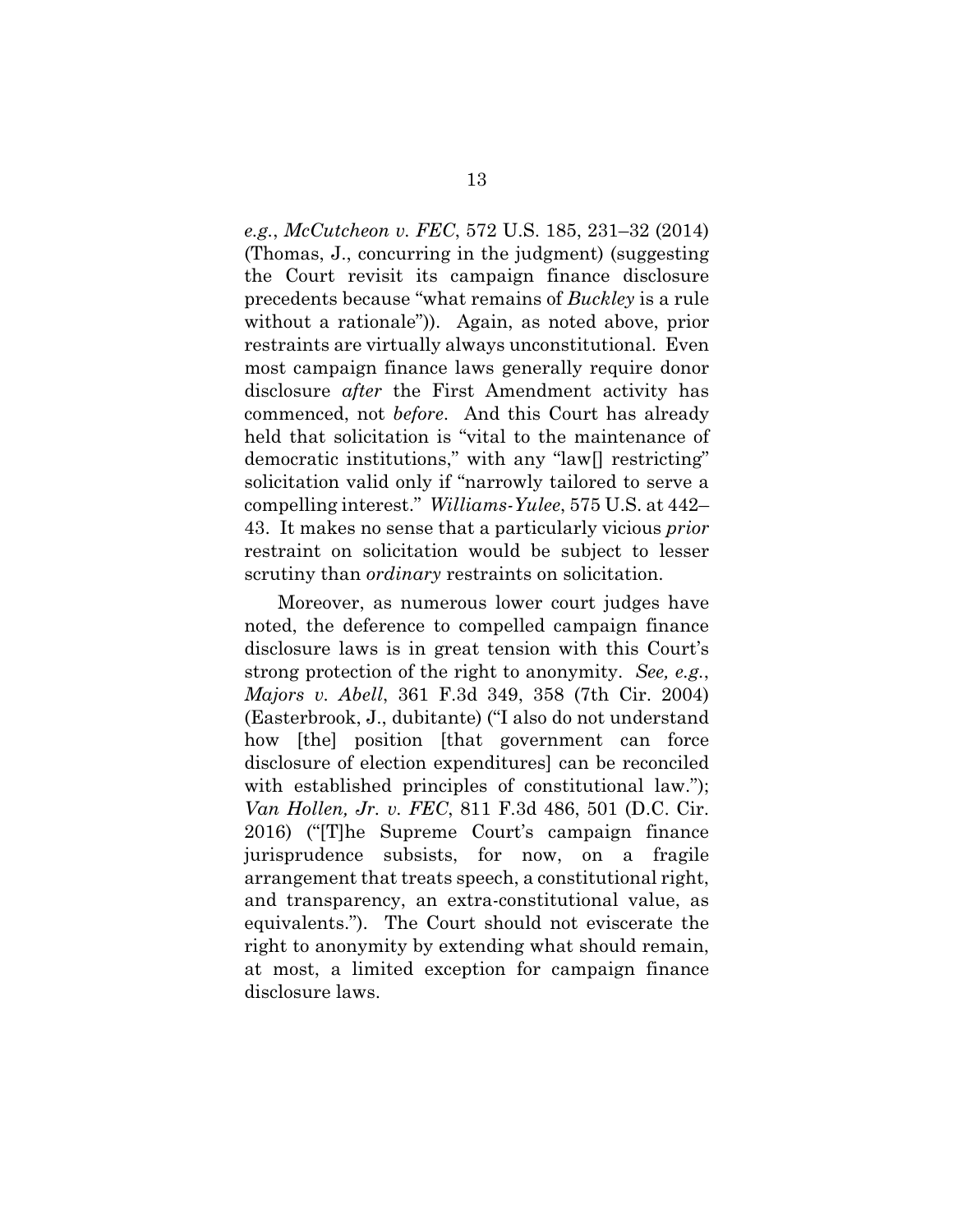As a final point, even under the more permissive standards for campaign finance law, California's disclosure requirements *still* would not stand. California must still show "a 'substantial relation' between the disclosure requirement and a 'sufficiently important' governmental interest." *Citizens United*, 558 U.S. at 366–67. That is a misguided standard, but it is not a rubber stamp. In each case where this Court has approved of disclosure requirements in the campaign finance context, it has done so on the basis of a substantial record supporting narrow and welldefined disclosures. In *McConnell v. FEC*, 540 U.S. 93, 197 (2003), for instance, the Court pointed to evidence that "advertisements . . . hid[] behind dubious and misleading names," and even then, the Court reaffirmed that "as-applied challenges would be available if a group could show a 'reasonable probability' that disclosure ... '[would] subject [donors] to threats, harassment, or reprisals." *Citizens United*, 558 U.S. at 367; *see also Buckley*, 424 U.S. at 66–67 & nn.77–78 (detailing significant evidence, backed by a congressional record, of the purported need for certain campaign finance disclosure requirements).

Here, by contrast, California provided virtually no justification for its laws at all. It asserted a general interest in "fraud prevention," but California did not even attempt to explain how that interest was substantially related to a dragnet licensing regime, applicable to *any charity* that solicits funds in California. The Attorney General did not even hint at a reason why, for instance, the identities of *non-California* donors to *non-California* charities are relevant, much less important. And the district court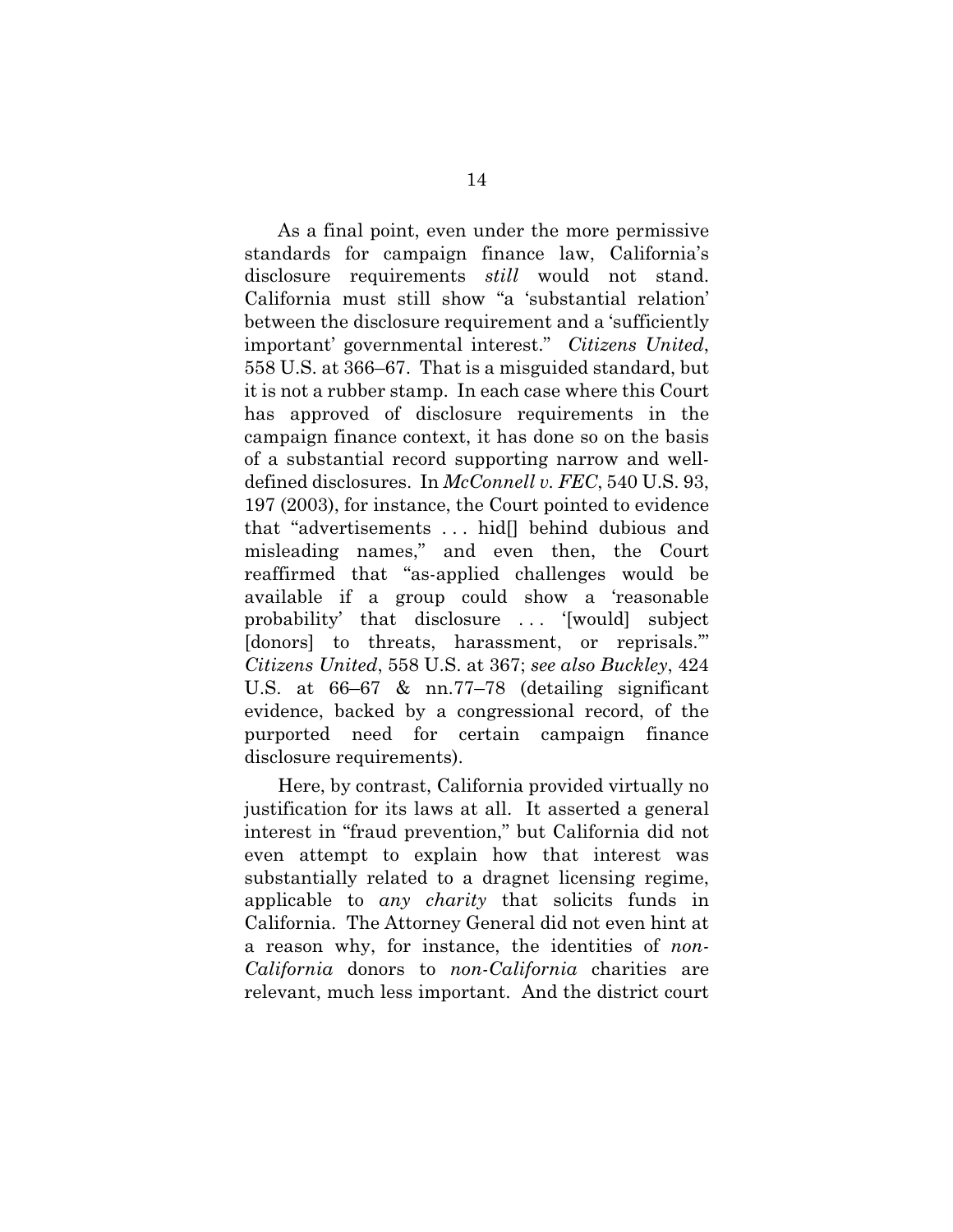specifically found that the Attorney General demonstrated "no harm" arising out of donor privacy for the decade prior to the policy change. AFPF.Pet.App.55a. In the end, the only thing California could point to was a generalized interest in "efficiency." AFPF.Pet.App.23a. That the panel somehow *accepted* that minimal assertion as enough to justify a broad ban on solicitation should confirm what the governing law and common sense already establish: diminished scrutiny of speech-restrictive disclosure laws is wholly insufficient.

### **II. DONOR DISCLOSURE REQUIREMENTS ARE SEVERELY BURDENSOME, BOTH FOR DONORS AND RECIPIENTS.**

The primary defense of the states that have imposed these donor disclosure requirements—and the courts that have let them—is the dubious notion that "requiring disclosure is not itself an evil." *Schneiderman*, 882 F.3d at 383 (upholding similar New York donor disclosure rule). The panel below, for instance, held that Petitioners had "not shown a significant First Amendment burden on the theory that complying with the Attorney General's . . . nonpublic disclosure requirement will chill contributions." AFPA.Pet.App.28a–30a.

Although it should go without saying, this inverts the burden, placing the onus on the private speaker to justify opting out of disclosure, while absolving the state of any duty to justify its need for disclosure in the first instance. Multiple federal courts have missed another equally obvious point: donor disclosure requirements are *immensely* burdensome. As this Court and others have "repeatedly" recognized,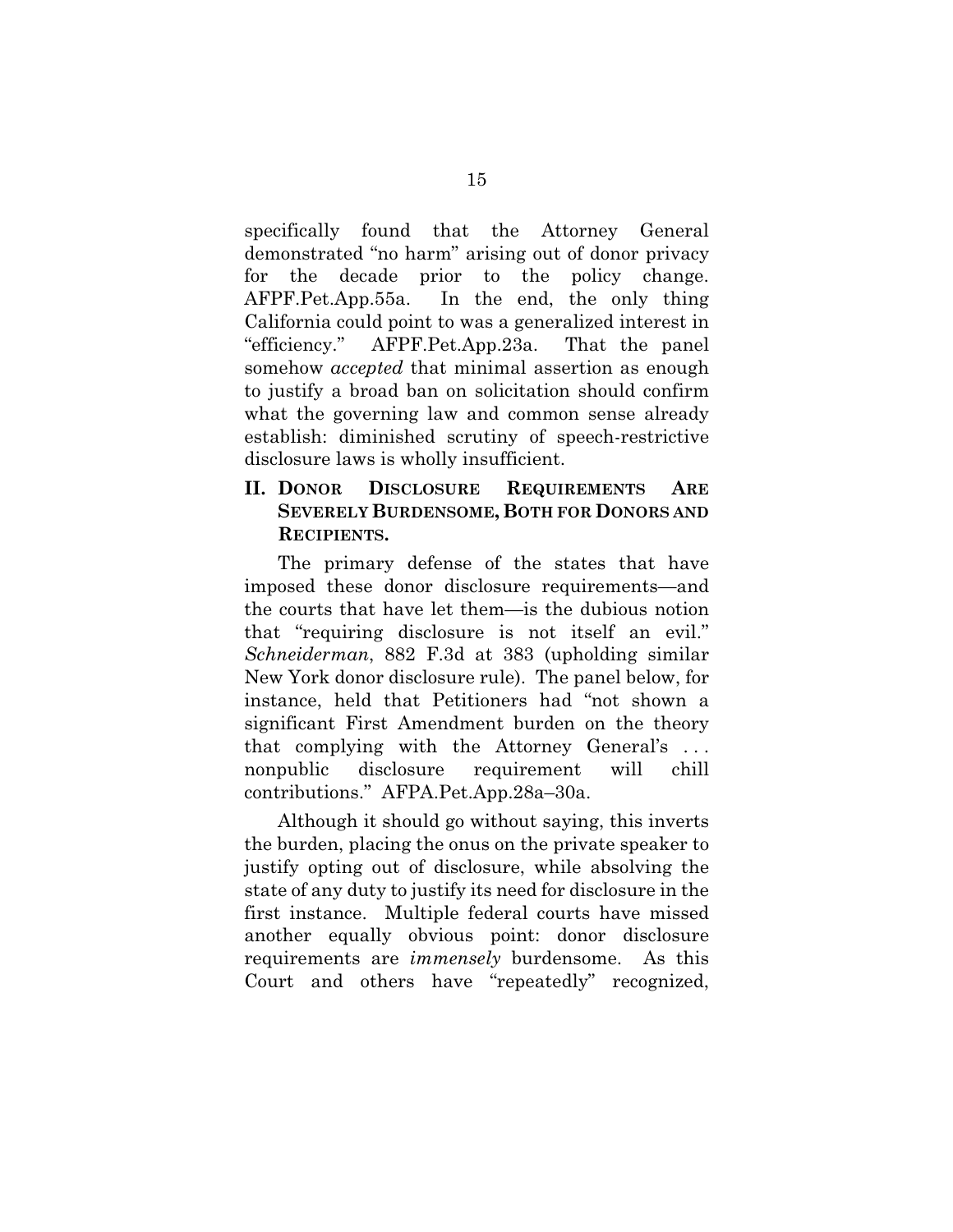"compelled disclosure . . . can seriously infringe on privacy of association and belief guaranteed by the First Amendment." *Davis v. FEC*, 554 U.S. 724, 744 (2008) (striking disclosure). Disclosure threatens "economic reprisal, loss of employment, threat of physical coercion, and other manifestations of public hostility." *Patterson*, 357 U.S. at 462. Moreover, it annihilates the *donor's* right to anonymous expression, an important First Amendment right in itself. And it compels the donor to express support for speech and conduct that the donor might not support, by implying that he or she supports everything a nonprofit does or says. The repeated argument of the states engaged in this regulation—that disclosure to the "state" is "nonpublic"—is no defense at all, as this and other prominent cases show.

## **A. Donor Disclosure Requirements Inhibit the Free Marketplace of Ideas by Chilling the Expressive Activity of Both Donors and Recipients.**

To start, there can be no doubt that donor disclosure requirements threaten great practical harm—harassment, boycotts, violence—to those who espouse controversial or unpopular views. This very case provides extensive evidence to that effect. Americans for Prosperity Foundation established that "supporters whose affiliation had previously been disclosed experienced harassment and abuse." AFPF.Pet.App.79a. Their "names and addresses, and even the addresses of their *children's schools*, were posted online along with threats of violence." *Id.* (emphasis added). Protestors armed with knives and box-cutters tore down the Foundation's tent at an event in Wisconsin—with supporters still inside.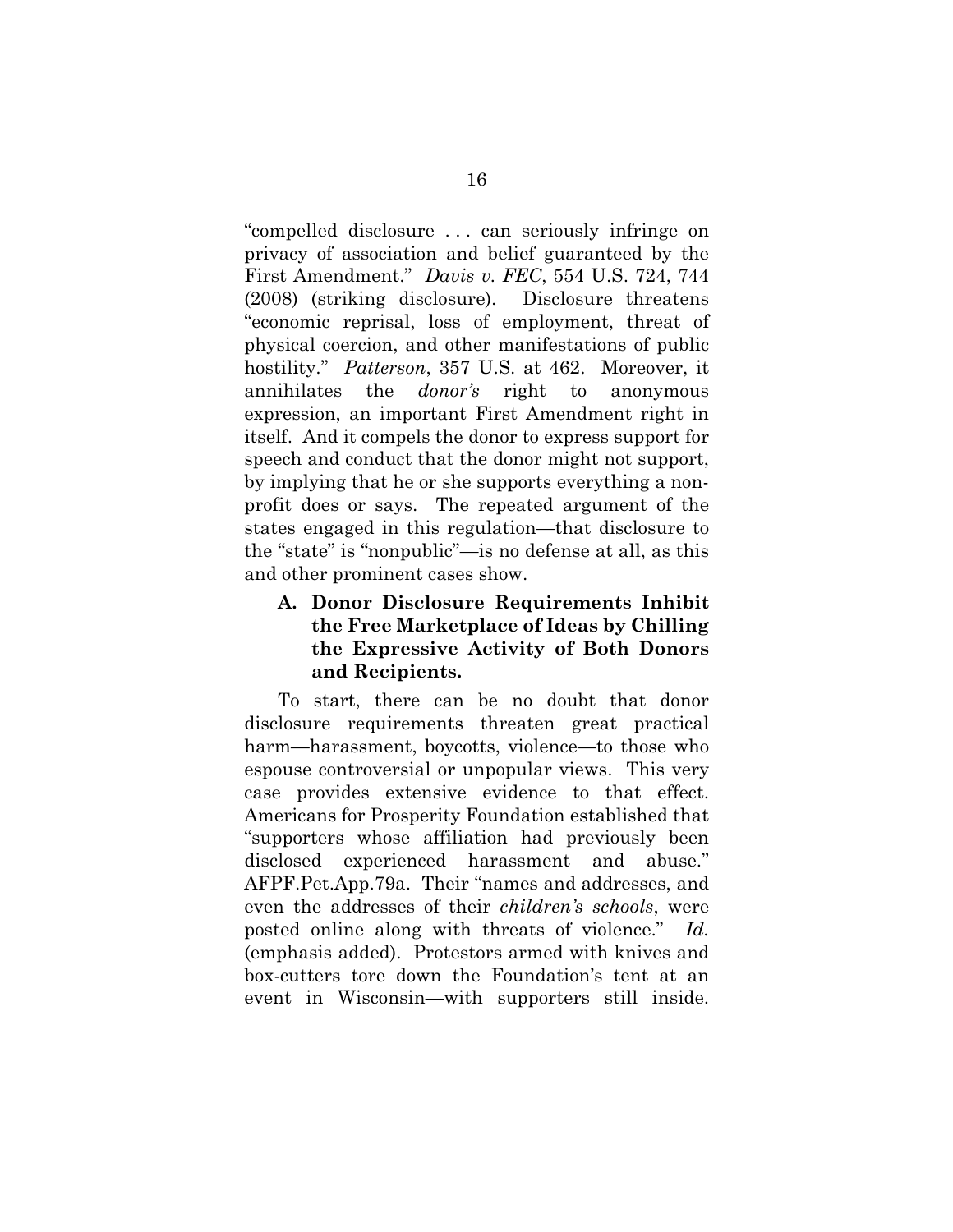AFPF.Pet.App.49a–50a. Prominent supporters have faced death threats—as have their families. AFPF.Pet.App.50a. Likewise, the Thomas More Law Center established its continual experience with threats and harassment, as well as instances of donors being boycotted—or refusing to identify themselves simply for *fear* of being boycotted. TMLC.Pet.App.59a–60a.

Of course, this sort of harassment sometimes explodes into violence, as it has for other groups with views that evoke strong passions. Just to give one recent example, a gunman, motivated by Family Research Council's views on marriage, entered the organization's Washington, D.C., headquarters and attempted to "kill as many people as [he] could."5 The only reason the invasion did not become a mass murder is that "the security guard was able to stop [the shooter] in time"6—but not before the intruder shot the security guard in the arm.7 By contrast, most organizations, especially small ones, cannot afford security, much less most *donors*, many of whom are simply private individuals without the resources to hire armed guards to protect their homes and families.

1

<sup>5</sup> M. Alex Johnson, *Man gets 25 years for attack on Family Research Council headquarters*, NBC News (Sept. 19, 2013), https://www.nbcnews.com/news/us-news/man-gets-25-yearsattack-family-research-council-headquarters-flna4B11205259.

<sup>6</sup> *Id.*

<sup>7</sup> Jason Ryan & Russell Goldman, *Family Research Council Shooting: Injured Guard Tackles Gunman*, ABC News (Aug. 15, 2012), https://abcnews.go.com/US/family-research-councilshooting-injured-guard-tackles-gunman/story?id=17013563.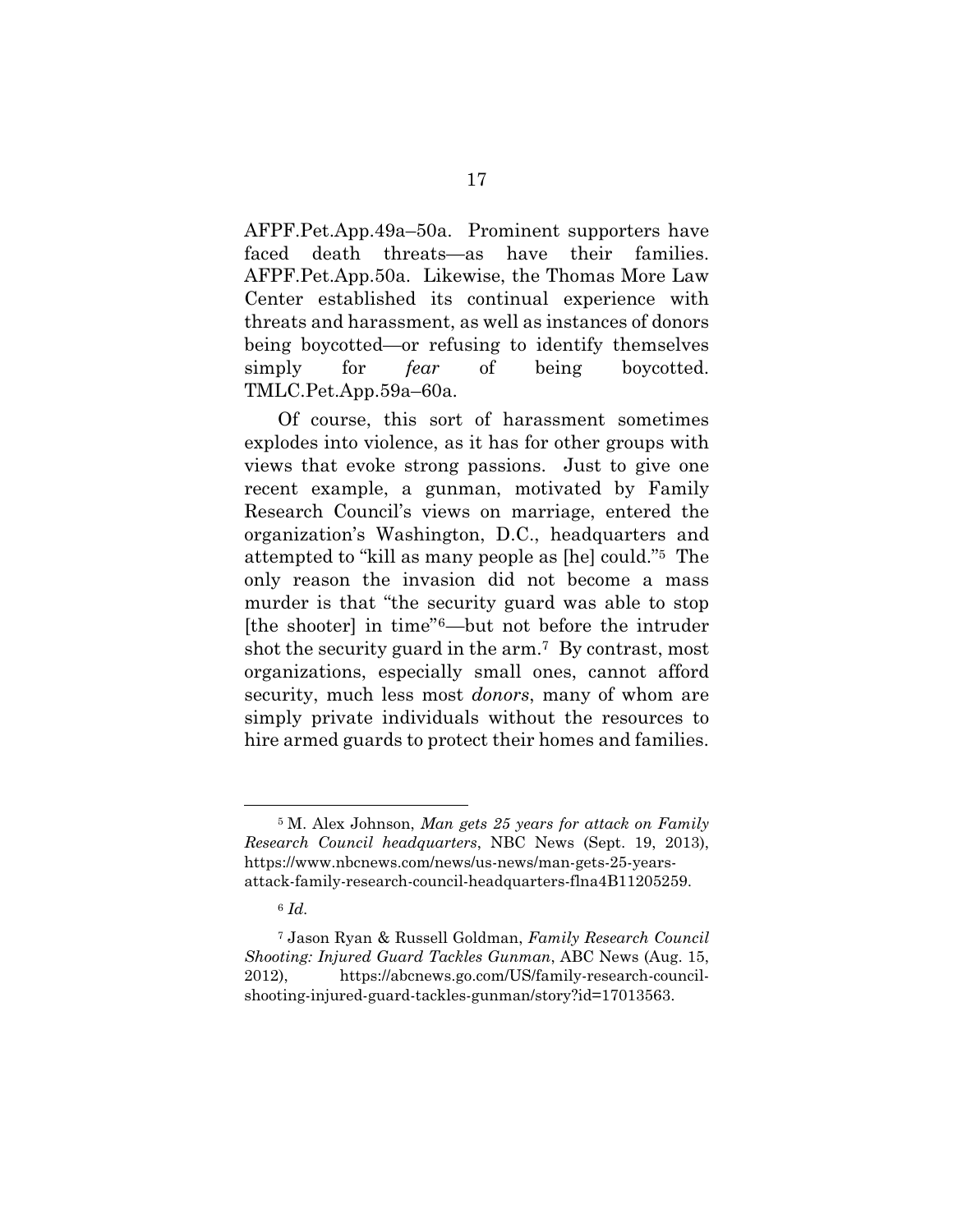More ubiquitous are the more prosaic threats of economic reprisals and social ostracism. *See, e.g.*, *Citizens United*, 558 U.S. at 481–82 (Thomas, J., concurring in part and dissenting in part) (describing harassment, threats, and forced resignations after donors' contributions to support California's Proposition 8 were disclosed). The "the advent of the Internet," in particular, "provide[s] political opponents with the information needed to intimidate and retaliate against their foes." *Id.* at 484 (citation omitted). That is especially true in an era where a few providers so dominate the flow of information online. Just to take one of innumerable examples, YouTube is able to significantly restrict the flow of information coming out of *United States Senate hearings*8—it takes no imagination to see that powerful media companies could silence, ostracize, or otherwise threaten anyone revealed to contribute to the "wrong" causes. *See Majors*, 361 F.3d at 356 (Easterbrook, J., dubitante) ("Anonymity . . . may be especially valuable when opposing entrenched actors. Disclosure also makes it easier to see who has not done his bit . . . , so that arms may be twisted and pockets tapped.").

Thus, disclosure is not only a direct prior restraint on the charity—a required license before it can engage in speech—but it also chills the free expression and association of both donors and recipients. As Senator

<u>.</u>

<sup>8</sup> Ron Johnson, *YouTube Cancels the U.S. Senate*, The Wall Street Journal (Feb. 2, 2021), https://www.wsj.com/articles/youtube-cancels-the-u-s-senate-11612288061?mod=hp\_opin\_pos\_2 (explaining YouTube's removal of video of Senate testimony by leading physician on a possible treatment for COVID-19).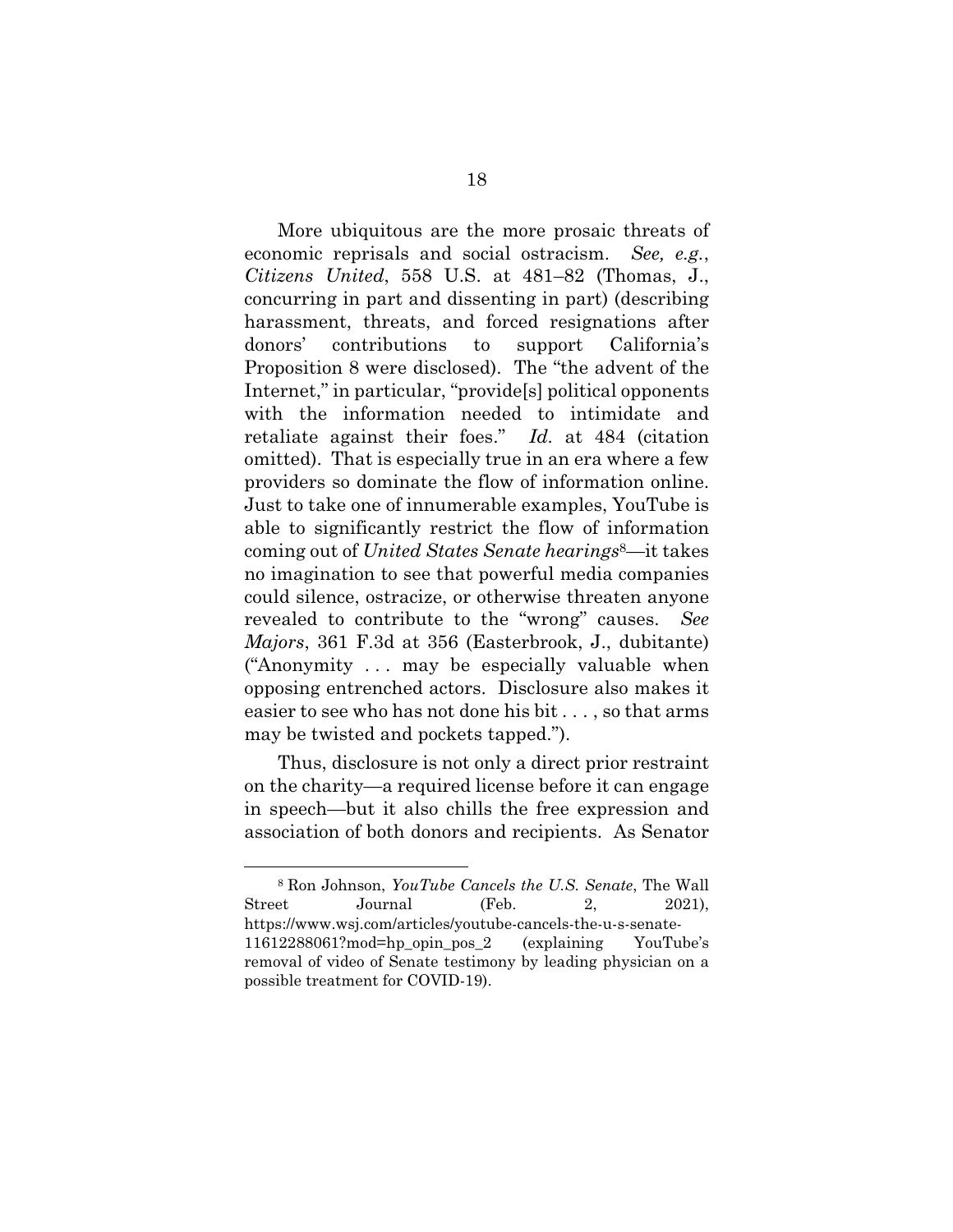McConnell has explained, "[a]s more activist regulators" seek "nonpublic . . . documents, individuals from across the political spectrum reth[ink] donating, associating or even speaking," resulting in an "undeniabl[e] chill[]" of their "First Amendment rights."9 Organizations will either have to refrain from fundraising, lose funding as donors decline to risk revealing themselves to the world, or "self-censor" their message and avoid controversial topics. *Ashcroft v. ACLU*, 542 U.S. 656, 670–71 (2004).

At the same time, disclosure also burdens the rights of the *donors*, who lose the right to anonymously support their chosen causes. This Court has recognized that the right to "[a]nonymity" in expression "is a shield from the tyranny of the majority." *McIntyre*, 514 U.S. at 357. And the Court has repeatedly recognized the burdens that anonymity-stripping laws impose. In *McIntyre*, the Court held invalid an ordinance that prohibited anonymous leafletting, noting that "[p]ersecuted groups and sects from time to time throughout history have been able to criticize oppressive practices and laws either anonymously or not at all." *Id.* at 342 (citation omitted). The Court has likewise held invalid laws that required paid petition circulators to wear nametags and that required door-to-door evangelists to first obtain a "permit" from the mayor—efforts remarkably similar to the California Attorney General's latest efforts. *See Buckley v. Am. Const. L. Found.*, 525 U.S. 182, 199–200 (1999); *Watchtower* 

1

<sup>9</sup> Mitch McConnell, *Stopping the speech police is goal of new IRS rule*, Lexington Herald Leader (July 23, 2018),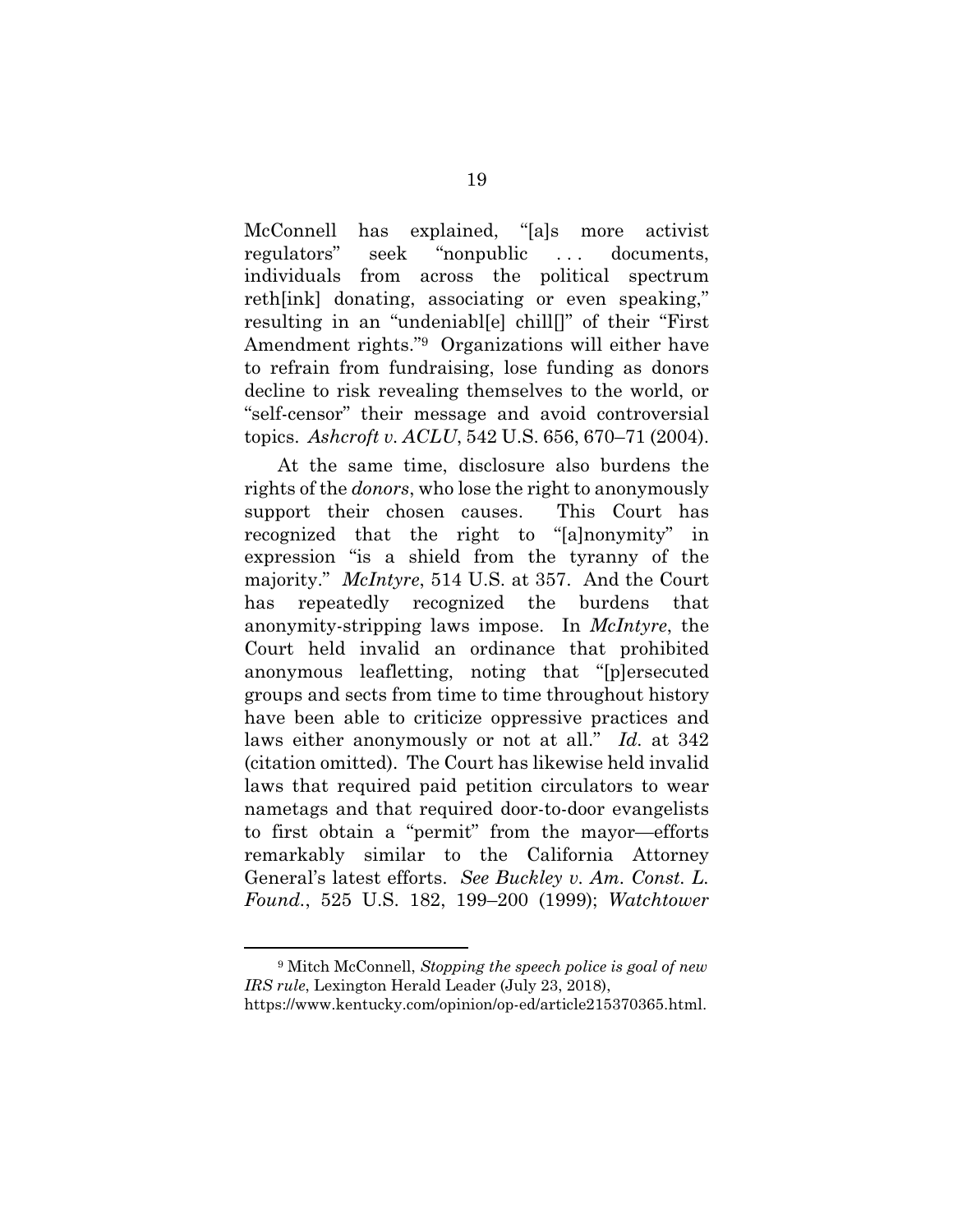## *Bible & Tract Soc'y of N.Y., Inc. v. Vill. of Stratton*, 536 U.S. 150, 166–67 (2002).

To be sure, this case is not simply a *McIntyre* redo; it is an easier case. The charities themselves will not maintain anonymity, as they must disclose their identities to solicit funds—otherwise no one would know how to donate. But the harm to would-beanonymous donors *also* harms the soliciting charity. Charities know that donors will be less inclined to contribute if they have to reveal themselves, especially if the charity takes controversial positions—meaning that charities will modify their own speech (or suffer the loss of donations), because of donors' fear of reprisals.

And threats of reprisal are particularly likely to have a chilling effect because, of course, "you cannot 'unring the bell.'" *In re Search of Elec. Commc'ns in the Acct. of chakafattah@gmail.com at Internet Serv. Provider Google, Inc*., 802 F.3d 516, 529 (3d Cir. 2015). "[D]isclosure once made may never be completely undone." *Mackey v. United States*, 401 U.S. 667, 713 (1971) (Brennan, J., concurring in the judgment). Neither donor nor recipient can achieve any meaningful remedy once the information is disclosed.

Indeed, the IRS, which collects donor information for tax treatment purposes, explicitly warns filers *not* to share this information with states, as they "might inadvertently make the schedule available for public inspection."10 Many states similarly instruct charities *not* to include donor identification information in their

<u>.</u>

<sup>10</sup> IRS Schedule B, Schedule of Contributors Form at 5 (2020), https://www.irs.gov/pub/irs-pdf/f990ezb.pdf.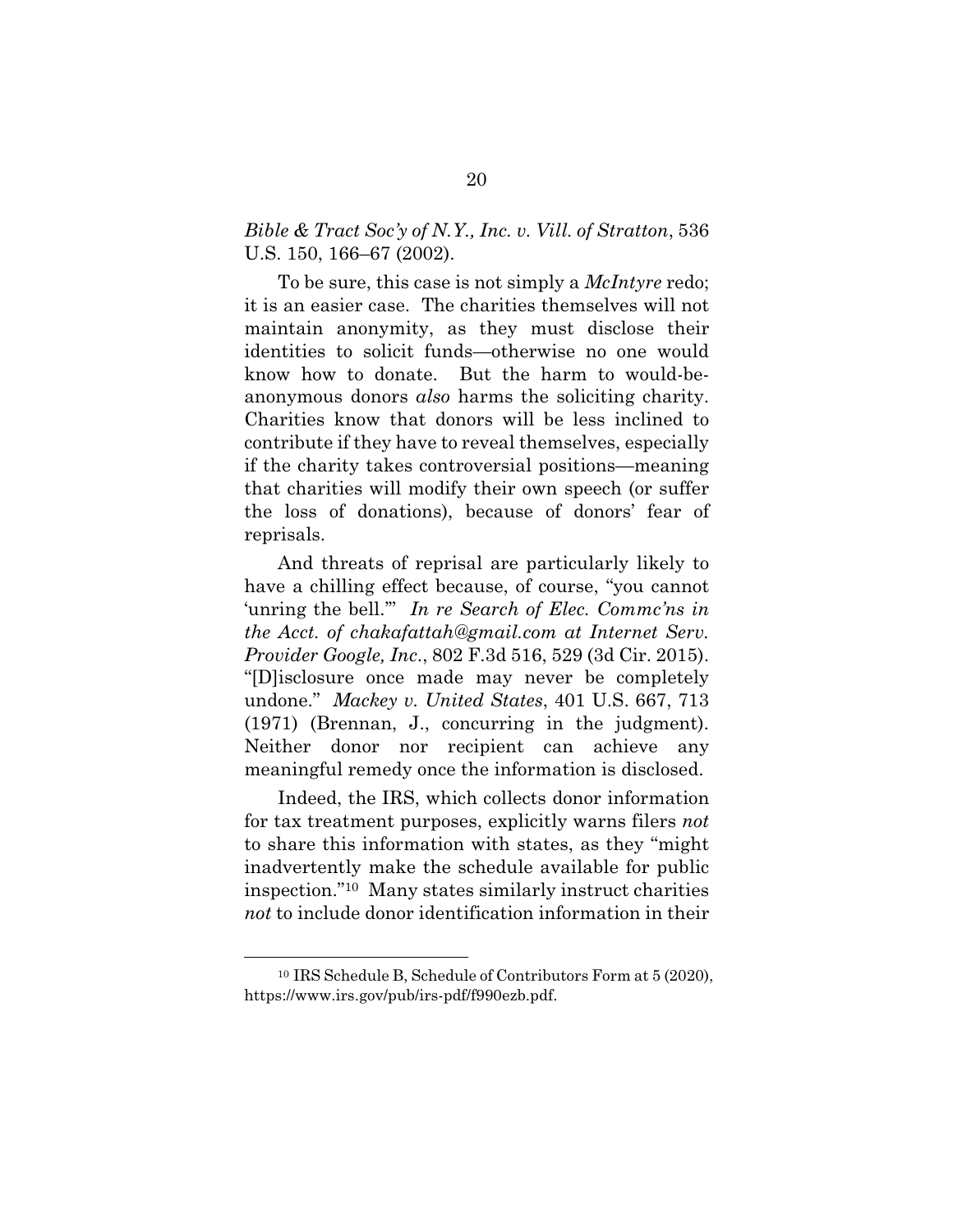filings with state authorities. *E.g.*, Illinois Charitable Organization Form AG990-IL Filing Instructions ¶3 (2019) (directing charities to file "IRS form 990 (excluding Schedule B)," the form that includes identifying donor information); Michigan Renewal Solicitation Form at 2 (2020) (instructing charities that "if you file Form 990 . . . do not provide a copy of Schedule B"); Oregon Form CT-12F for Foreign Charities at 7 (2020) ("Organizations that file Form 990 . . . are not required to attach the Schedule B," but if they do so, it "may be made available for public inspection.").11

Yet even the IRS has suffered high profile failures, as Senator McConnell has warned against. For instance, in "2014, the IRS had to settle a lawsuit" because an "IRS worker broke the law and leaked an unredacted copy of a group's confidential tax forms, which wound up in the hands of a liberal organization on the opposite side of the issue." 12 This "private information about Americans' political speech was quickly weaponized for political purposes. In one case, the CEO of a technology organization was hounded from his job by liberal activists for daring to see this subject differently than they did."<sup>13</sup> And that is despite the *criminal penalties* imposed on anyone who even accesses such information without authorization,

<u>.</u>

<sup>11</sup> These forms are available at https:// illinoisattorneygeneral.gov/charities/ag990-instructions.pdf (Illinois), https://www.michigan.gov/documents/ag/Fillable\_ renewal app Final  $2-9-09$  266595 7.pdf (Michigan), and https://www.doj.state.or.us/wp-content/uploads/2021/01/2020\_ web\_ct-12f.pdf (Oregon).

<sup>12</sup> McConnell, Remarks on the Senate Floor, *supra* note 2. <sup>13</sup> *Id.*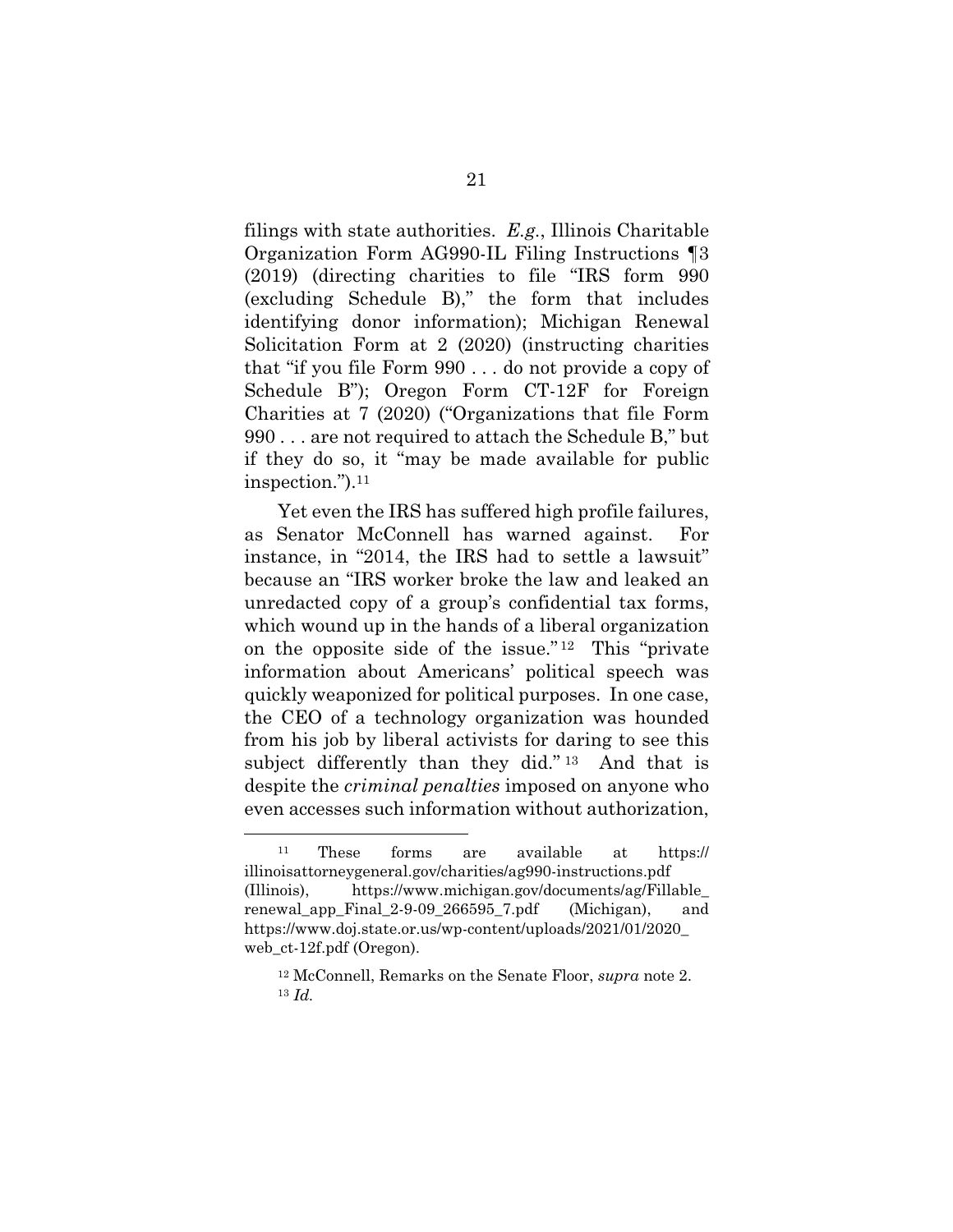in addition to additional penalties for disclosure. 26 U.S.C. §§ 7213(a)(1), 7213A. California has no similar protections.

These harms are no less immediate because they relate to donations. As this Court (and common sense) makes clear, there is little meaningful difference between restricting expression and restricting *funding* of expression. Just as "[c]ompelling a person to subsidize the speech of other private speakers raises similar First Amendment concerns" as compelling them to speak, *Janus v. Am. Fed'n of State, Cnty., & Mun. Emps., Council 31*, 138 S. Ct. 2448, 2464 (2018) (emphasis omitted), demanding that a donor reveal her identity is the same as demanding that a speaker reveal hers. It has the same chilling effect, and "[*w*]*henever* the Federal Government or a State prevents individuals from saying what they think on important matters," it undermines "our democratic form of government." *Id.* (emphasis added).

### **B. Disclosure Laws Destroy the Right to Anonymous Expression, Which Is a Distinct, Protected Method of Communicating Ideas.**

More than simply acting as a shield against reprisal, the Court has recognized that prohibiting anonymity undermines a valid *method* of persuasion. "[Q]uite apart from any threat of persecution, an advocate may believe her ideas will be more persuasive if her readers are unaware of her identity." *McIntyre*, 514 U.S. at 342. For instance, "a writer who may be personally unpopular" can remain anonymous and thus "ensure that readers will not prejudge her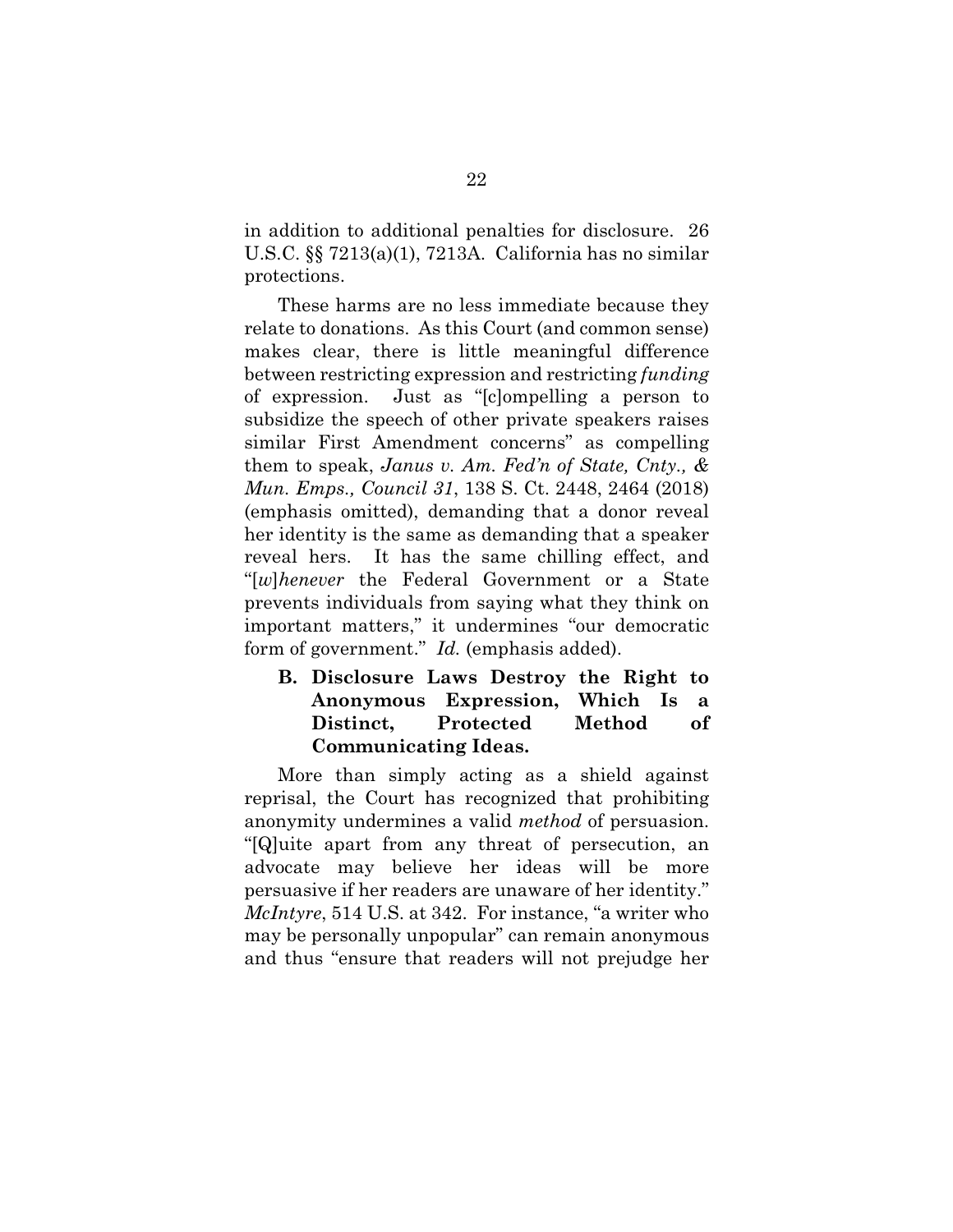message simply because they do not like its proponent." *Id.*

Indeed, "the early political climate of the United States was replete with anonymous writings," from "Cato's Letters, a series of essays about free speech and liberty that first appeared in 1720," to Thomas Paine's Common Sense. Jennifer B. Wieland, *Note: Death of Publius: Toward A World Without Anonymous Speech*, 17 J.L. & Pol. 589, 591 (2001). And although fear of reprisal might have been a motivating factor for some writers, clearly for many it was simply a matter of improving their persuasiveness. Presumably, "this is a reason why Madison, Hamilton, and Jay chose to publish *The Federalist* anonymously. Instead of having to persuade New Yorkers that his roots in Virginia should be overlooked, Madison could present the arguments and let the reader evaluate them on merit." *Majors*, 361 F.3d at 357 (Easterbrook, J., dubitante). It seems unlikely that Madison, Hamilton, and Jay were *afraid* to support the cause—at least no more afraid than were the Anti-Federalists, who also wrote anonymously to support their cause.

To take just one practical example, in this case the district court found extensive evidence that speakers and supporters at AFPF events were threatened, harassed, and spat upon. AFPF.Pet.App.49a. But there is also an inverse problem: if any well-known or controversial figures fund a cause, the mission and advocacy is likely to be received differently by the public if they know of and maintain opinions (positive or negative) regarding those figures. Anonymity can help focus the debate on the *issues*, rather than the figures themselves. "[E]ven in the field of political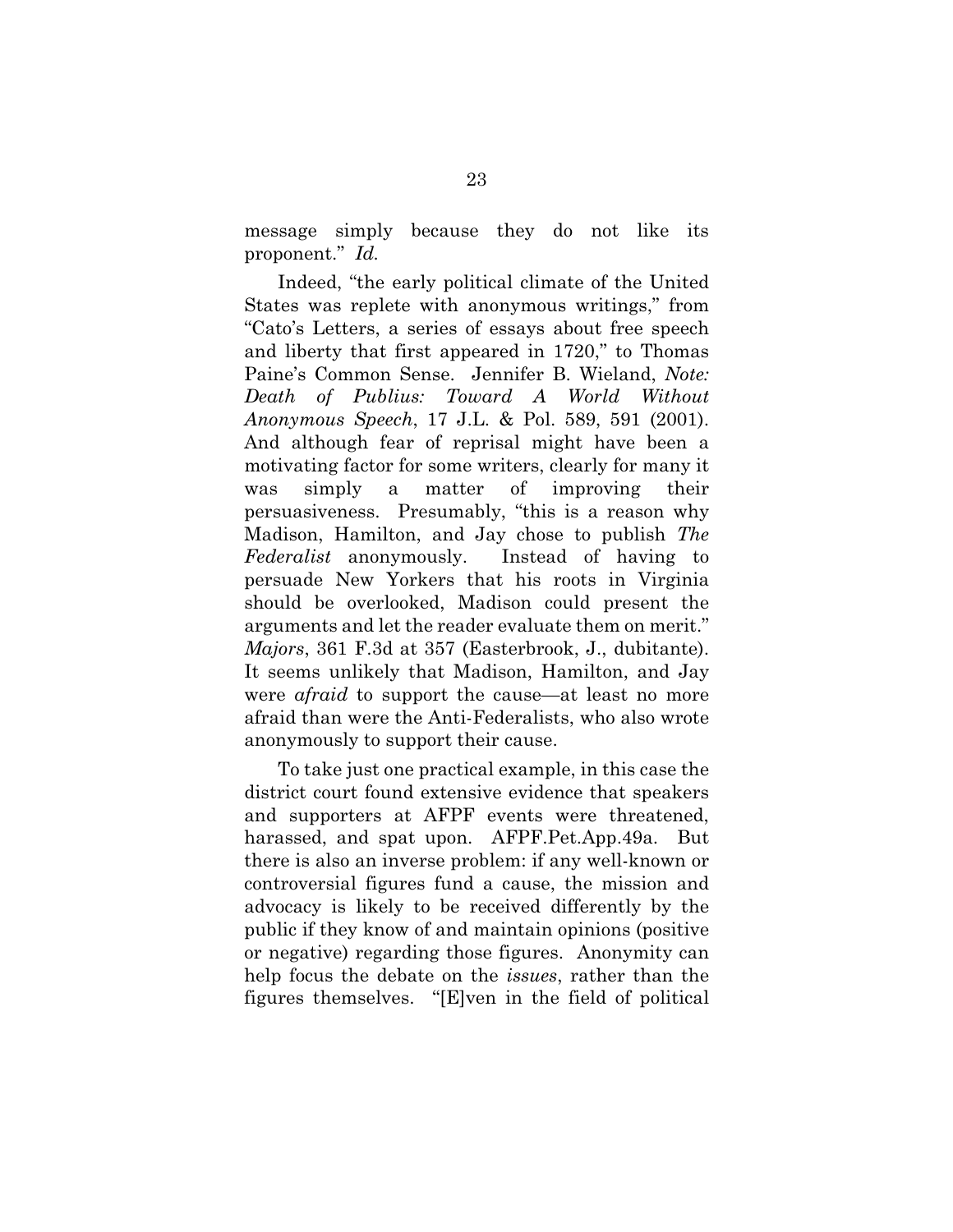rhetoric, where the identity of the speaker is an important component of many attempts to persuade, the most effective advocates have sometimes opted for anonymity." *McIntyre*, 514 U.S. at 342–43 (citation omitted). Forced disclosure removes this arrow from the quiver of anyone wanting to engage in public debate.

Anonymity also provides other benefits. For example, it allows the anonymous person to move up (or down) class and professional ladders, by stripping one's rank, doctoral letters, and income from one's expression. *See, e.g.*, Chesa Boudin, *Publius and the Petition: Doe v. Reed and the History of Anonymous Speech*, 120 Yale L.J. 2140, 2155 n.66 (2011) (suggesting that some colonial era authors preferred anonymity for "class-based reasons," as "'[a] gentleman lost caste if he wrote professionally in competition with mere scribblers; and conversely, a lower-class professional writer concealed behind a nom de plume could gain authority by writing as if he were a gentleman.'" (citing Douglass Adair, Fame and the Founding Fathers 386 n.1 (Trevor Colbourn ed., Liberty Fund 1998) (1974))). And it allows donors to avoid drawing attention to their deeds, a virtue lauded by many religious (and non-religious) traditions for millennia. *See, e.g.*, *Matthew* 6:3–4 (New Revised Standard Version) ("But when you give alms, do not let your left hand know what your right hand is doing, so that your alms may be done in secret."). But these options fall by the wayside if the government can force charitable donors to identify themselves.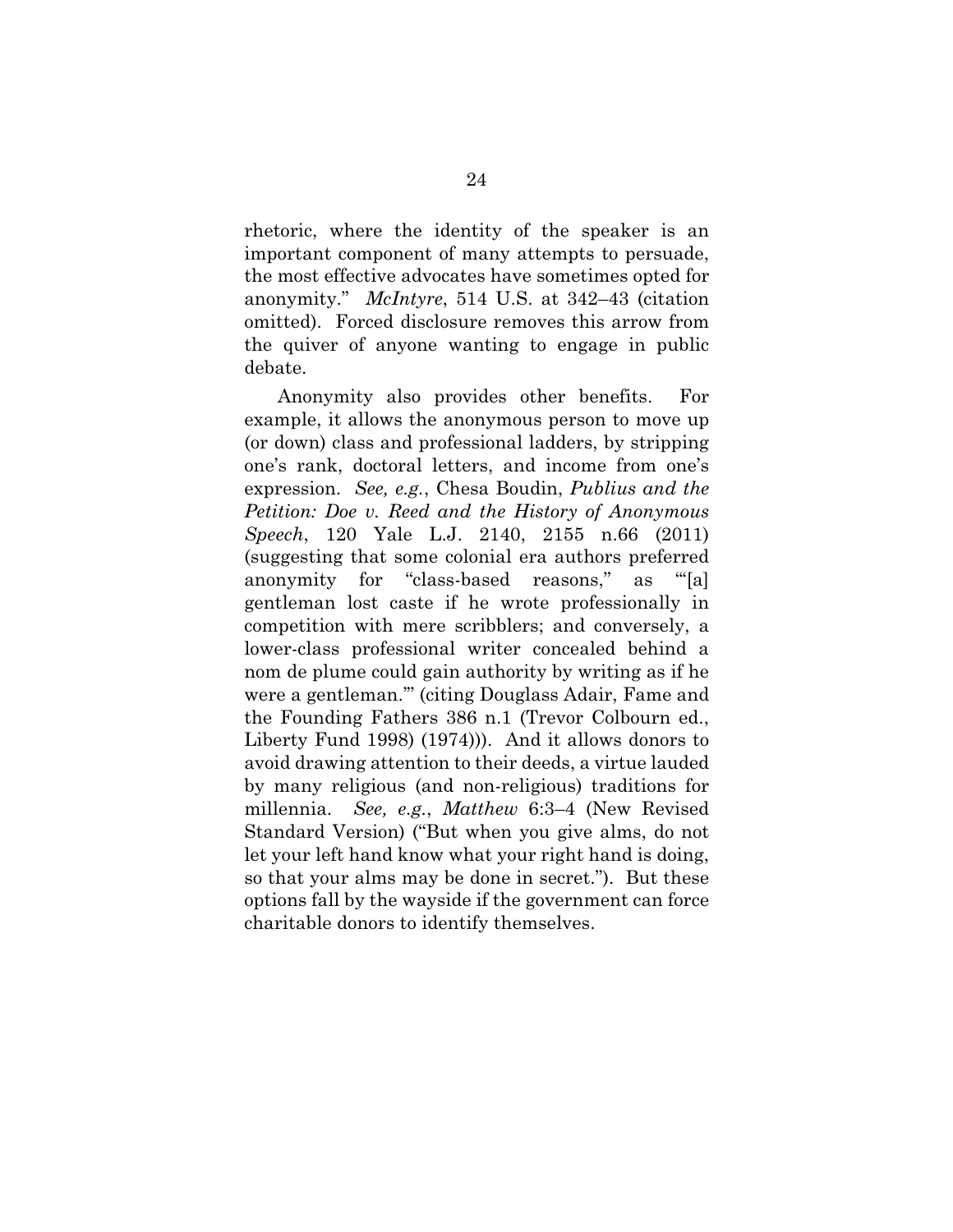### **C. Disclosure Laws Compel Donors to Engage In Speech.**

Beyond the fear of reprisal and loss of anonymity, disclosure laws also impermissibly compel donors to engage in unwanted expression. That is because, by requiring charities to divulge their donors and donors to divulge their identities, California necessarily "alte[rs] the content of [their] speech." *Nat'l Inst. of Fam. & Life Advocs. v. Becerra*, 138 S. Ct. 2361, 2371 (2018). A donor might give money to an organization for many reasons, but once the donation is disclosed, the implied message is that the donor supports *all* of the organization's speech. Yet that will not often be the case. A donor to the ACLU might support its litigation efforts on behalf of the First Amendment, but not its views on transgenderism; a donor to Catholic Charities might support its work on behalf of the poor but not its views on all other issues. That nuance is lost if charities are compelled to reveal their donors.

And "[w]hen speech is compelled," donors "are coerced into betraying their convictions." *Janus*, 138 S. Ct. at 2464. It is no different than if an individual signed onto a petition supporting one issue, only to learn later that her signature would be affixed to multiple petitions supporting multiple different issues, many of which the signer may not support. "Compelling individuals to mouth support for views they find objectionable violates" a "cardinal constitutional command." *Id.* at 2463. In "most contexts," such compulsion would be "universally condemned," *id.*, as it should be here.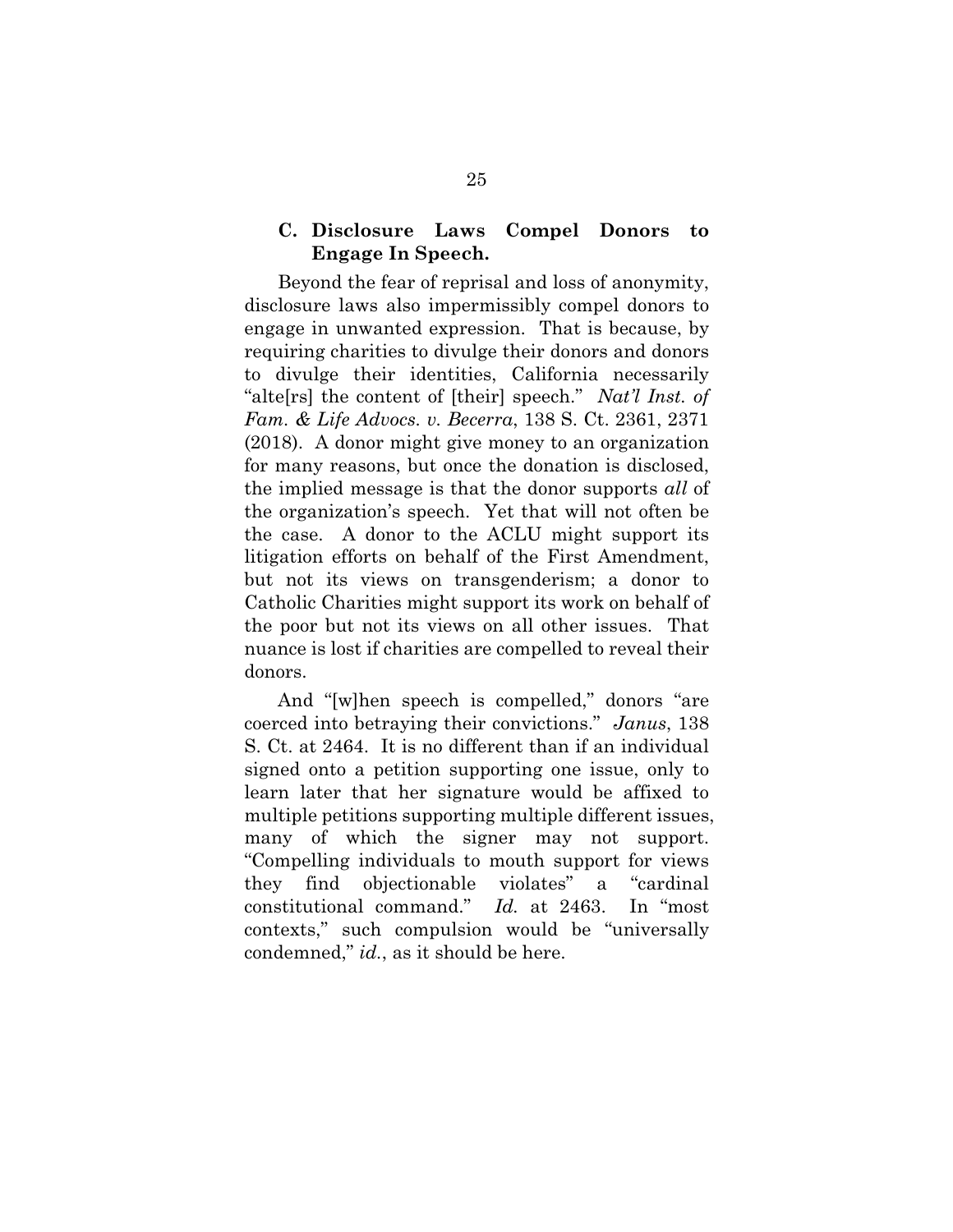### **D. None of the Harms Caused by Mandatory Disclosure Are Mitigated by States' Promises to Keep Information Private.**

These harms are not mitigated by California's (or any state's) argument that they will keep the disclosures confidential. Not only the Ninth Circuit, but the Second Circuit as well, has accepted this argument as a reason to downplay the "burden" associated with disclosure requirements. AFPF.Pet.App.7a ("[T]he risk of inadvertent public disclosure is slight."); *Schneiderman*, 882 F.3d at 384– 85 (dismissing the possibility of New York having disclosed donor information because, *prior to discovery*, plaintiffs had not yet identified any such disclosures). This Court should not fall prey to the same legal feint.

**a.** As Senator McConnell has noted, in "2012, California—which had promised nonprofits that donor lists would only be seen by the State's Registry of Charitable Trusts—'accidentally' published the donor lists of hundreds of nonprofits from across the political spectrum. And more states, like New York, have sought to copy California, allowing more activist regulators to access this information."14

Indeed, as the district court found in this very case, the risk of even *inadvertent* disclosure is anything but "slight." AFPF.Pet.App.7a. One Petitioner here found over *1,700* publically available donor schedules, including 38 that were discovered the day before trial. AFPF.Pet.App.52a. One expert was able to hack into "California's computerized registry" and access "*every confidential document* in the registry

<u>.</u>

<sup>14</sup> McConnell, Remarks on the Senate Floor, *supra* note 2.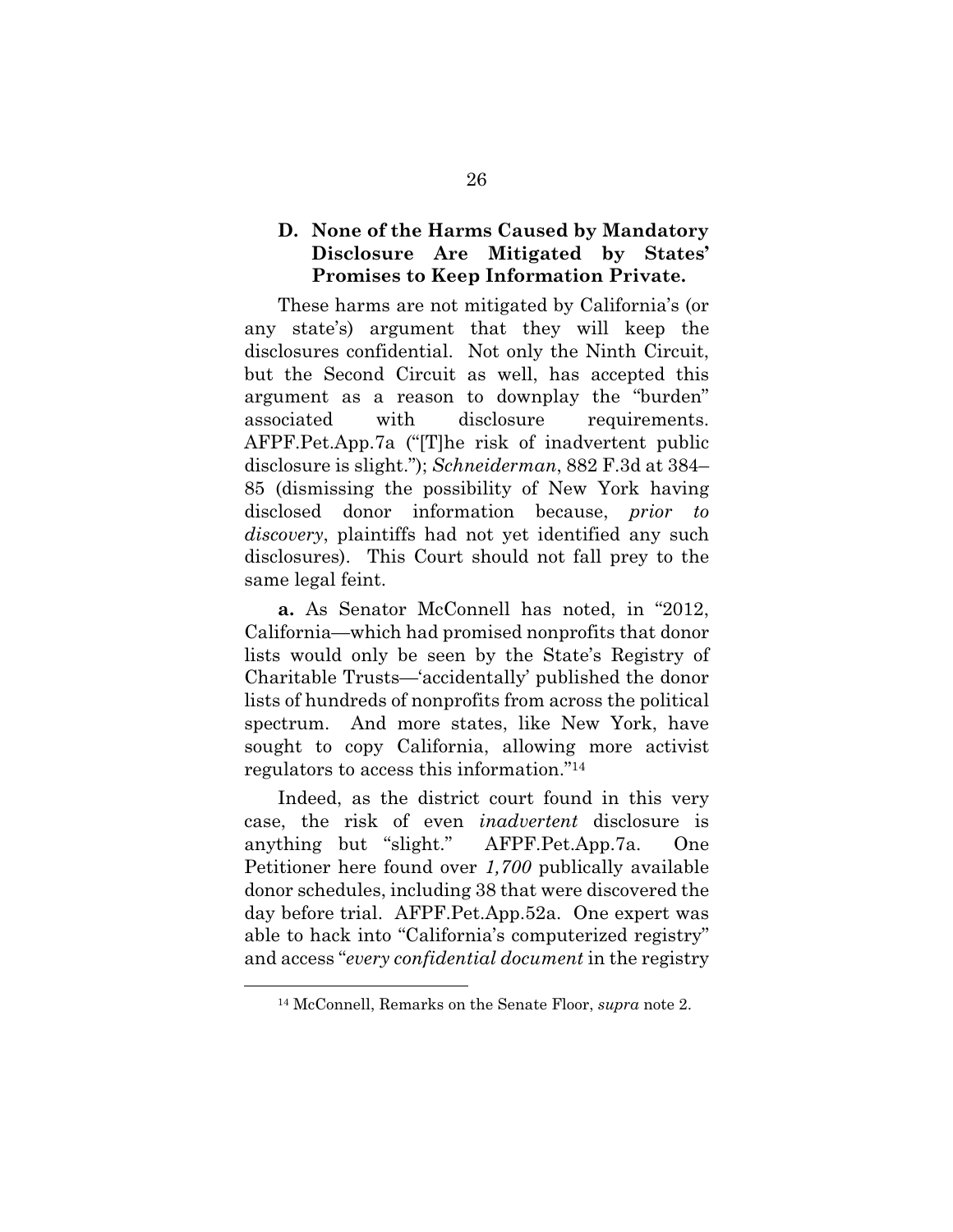. . . merely by changing a single digit at the end of the website's URL." AFPF.Pet.App.92a (emphasis added). Even after the Attorney General's office tried to "fix" the problem, the same expert used the same method to obtain 40 more donor information schedules. *Id.*

Of course, the Attorney General's office "continuously maintained" that it was "underfunded, understaffed, and underequipped when it comes to the policy surrounding" donor information schedules. AFPF.Pet.App.52a. That aligns California's Attorney General with nearly every government office in the history of the world, and it is one of the primary reasons that disclosure to state governments is so damaging. Even in cases where no one has *yet* shown all the flaws in the state's security measures—likely "underfunded, understaffed, and underequipped" each additional disclosure multiplies the risk to the donors and recipients.

Most importantly, part of the First Amendment injury here involves *chilled* expressive and associative activity, which means that even the reasonable *fear* of disclosure is unacceptable. Indeed, in this litigation, the district court found that "[i]t is highly likely that . . . donors felt [this] fear . . . and equally likely that at least some of those donors withheld contributions because of that fear." TMLC.Pet.App.60a. Allowing this fear to hold sway harms not only the donors, who "will choose simply to abstain" from donations, but "society as a whole, which is deprived of an uninhibited marketplace of ideas." *Citizens United*, 558 U.S. at 335 (citation omitted).

**b.** These concerns are raised to a fever pitch by the virtually unbounded discretion that state attorneys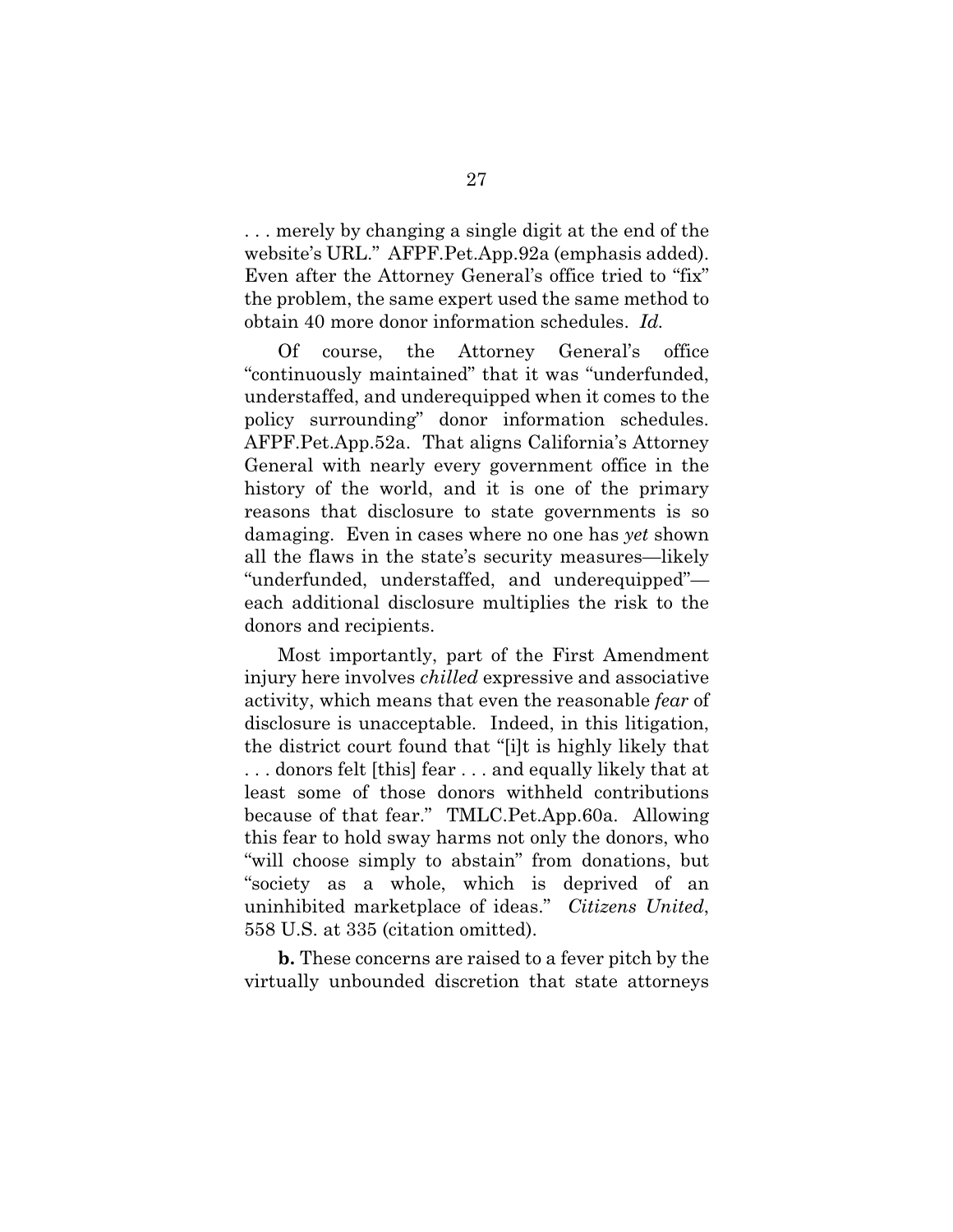general enjoy under these laws. For instance, California's Attorney General retains discretion to require (or not require) donor disclosure. Cal. Gov't Code §§ 12586–87; *see also* N.Y. Exec. Law § 172(1) (providing discretion to New York Attorney General with respect to regulating charities). And even after promulgating regulations requiring disclosure, the Attorney General retains discretion to enforce (or not enforce) the requirements with respect to any specific entity.

This Court has noted the risks in granting "unbridled discretion" to a state actor to determine when to apply speech restrictions, even where a state *may*, as a general matter, regulate speech (as in the case of, e.g., permit requirements for various types of speech on public property). *City of Lakewood v. Plain Dealer Publ'g Co.*, 486 U.S. 750, 757, 759 (1988) (noting the "difficulty of effectively detecting, reviewing, and correcting content-based censorship 'as applied'" where the state authority retains extensive discretion). That discretion becomes all the more problematic where the state is not permissibly regulating speech in a public forum but imposing prior restraints on *private speech*.

Even without further evidence of potential political bias, this would be an untenable situation, but it is especially concerning given the demonstrated pattern of bias in some of the very offices responsible for these disclosure laws. California's Attorney General, for instance, aggressively prosecuted pro-life actors for using secret recordings to expose operations of abortion providers, while *defending* the rights of animal-rights activists to perform virtually identical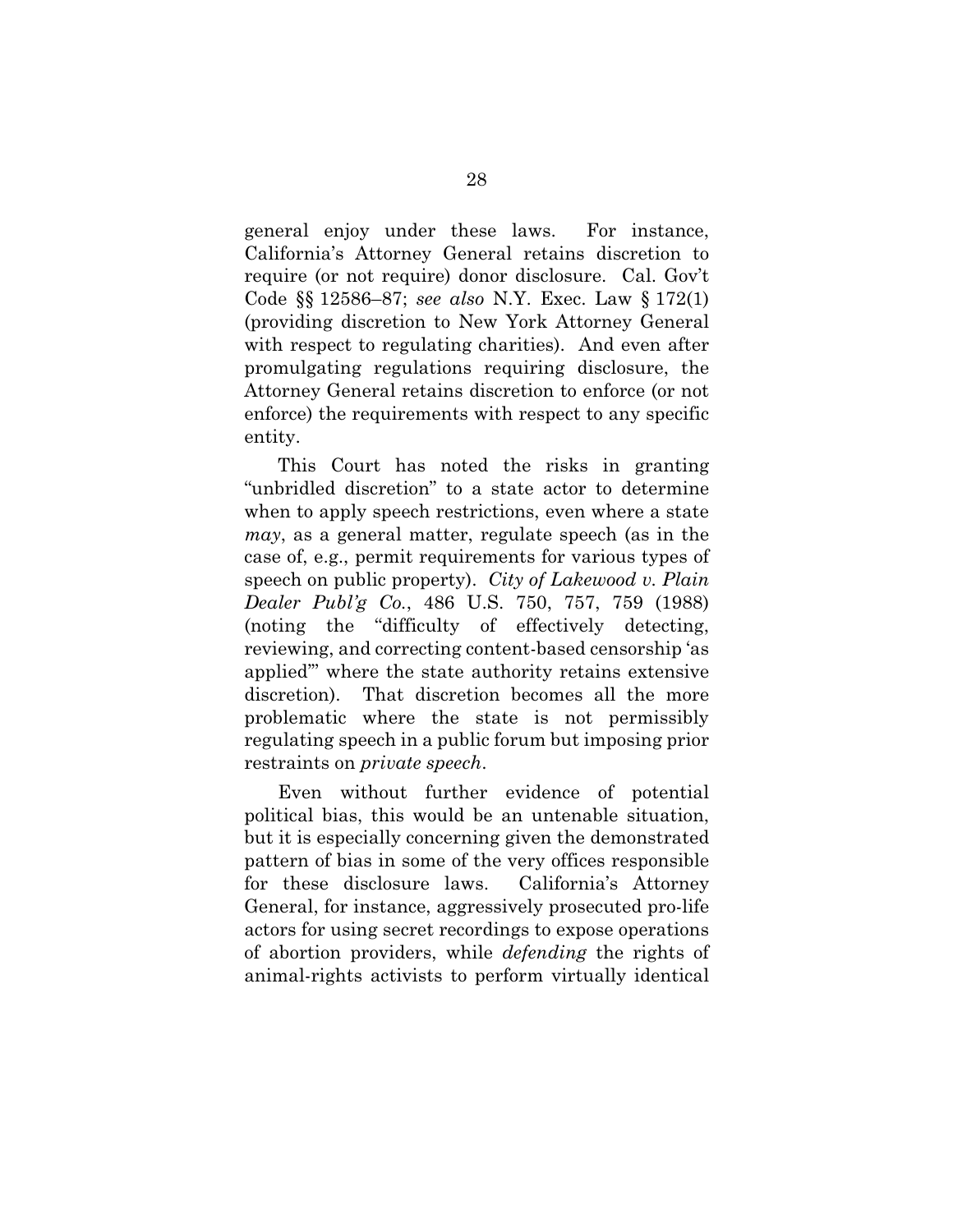sting operations.15 This was the first prosecution *ever* under these laws, and the Attorney General strategized with private, pro-abortion entities to coordinate a response and target the pro-life activists. 16 The Los Angeles Times, hardly a conservative editorial page, was troubled by this brazen political bias. 17 Elsewhere, the New York Attorney General's office (New York being one of the few other states that requires charities to disclose their donors), has demonstrated hostility to anonymity and *Citizens United*, giving potential donors no comfort at all that their identities will not be, in the New York Attorney General's words, brought "[i]nto [t]he [l]ight." 18 Instead, he trumpeted the public disclosure of such information!

1

17 The Times Editorial Board, *Felony charges are a disturbing overreach for the duo behind the Planned Parenthood sting videos*, Los Angeles Times (Mar. 30, 2017), https://www.latimes.com/opinion/editorials/la-ed-plannedparenthood-charges-20170330-story.html.

18 Press Release, Eric T. Schneiderman, Attorney General, New York State Office of the Attorney General, A.G. Schneiderman Adopts New Disclosure Requirements For Nonprofits That Engage In Electioneering (June 5, 2013), https://ag.ny.gov/press-release/2013/ag-schneiderman-adoptsnew-disclosure-requirements-nonprofits-engage.

Indeed, the New York Attorney General claims the power to require disclosure of  $501(c)(4)$  organizations—not just  $501(c)(3)$ 

<sup>15</sup> Madeline Osburn, *Four Years Later, Planned Parenthood Whistleblower Still Trapped In Kamala Harris's Persecution*, The Federalist (Aug. 20, 2020), https://thefederalist.com/2020/08/20/ four-years-later-planned-parenthood-whistleblower-stilltrapped-in-kamala-harriss-persecution/.

<sup>16</sup> *Id.*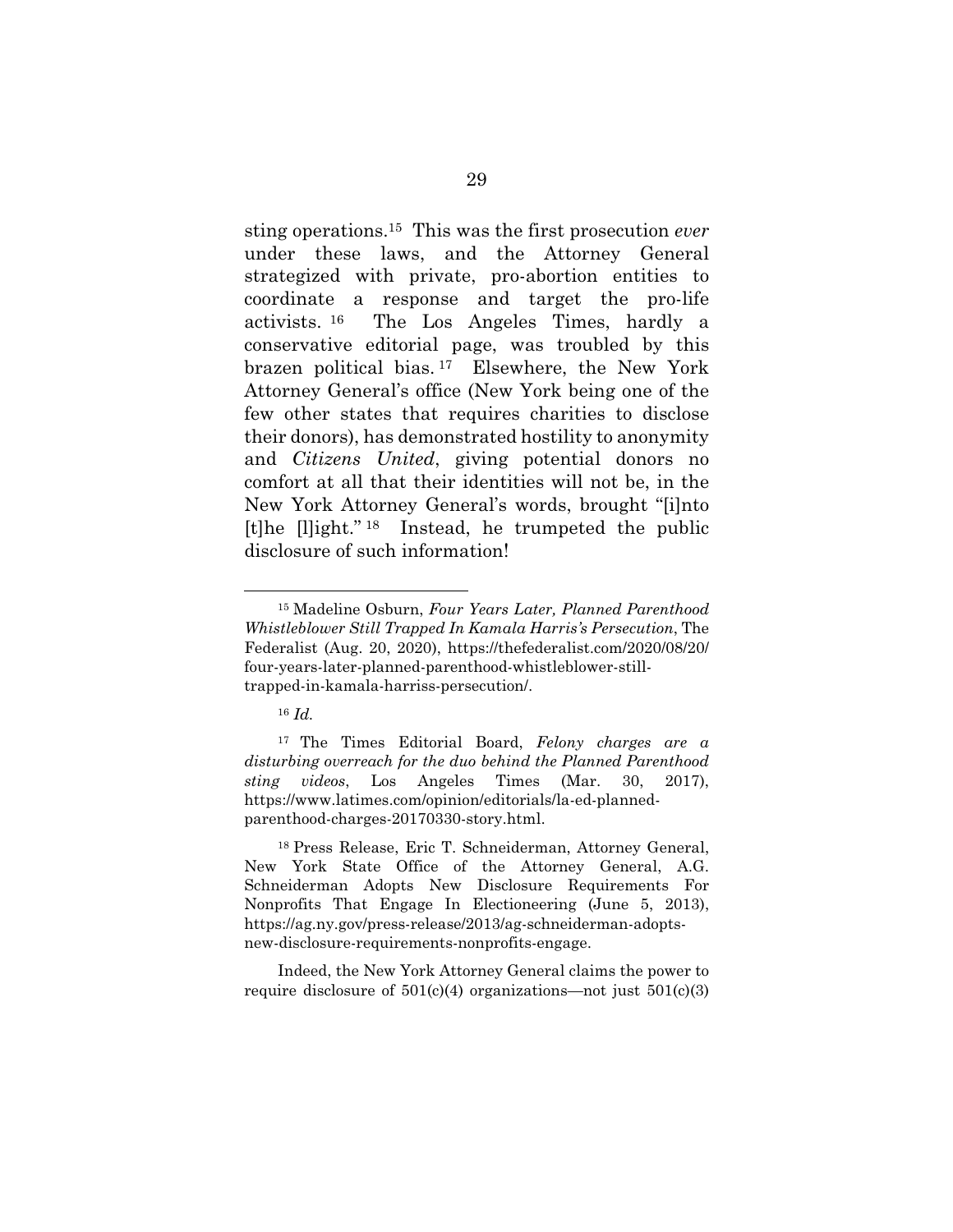Even the IRS has suffered high-profile credibility issues in recent years. Though not, ostensibly, a partisan agency, the IRS applied aggressive scrutiny, demanded unnecessary information, and inordinately delayed applications for tax-exempt status from groups with perceived conservative views.19 Senator McConnell "heard from Kentuckians who . . . were targeted based on their ideology," and he "called for a government-wide review of these abuses to hold the bad actors accountable."20 The IRS ultimately issued apologies—and settlements—to many of the affected groups.21

In this hyper-partisan political environment, it should be patently clear that "mere 'official curiosity,'"

<u>.</u>

charities—despite the fact that New York statutory law does not so provide. *Compare id.* (purporting to require disclosure from 501(c)(4) organizations) *with* N.Y. Exec. Law § 171-a(1) (providing New York Attorney General authority to regulate only "[c]haritable organizations," defined as "benevolent, philanthropic, patriotic, or eleemosynary person[s]"). *But see Schneiderman*, 882 F.3d at 389–90 (deferring to New York Attorney General's own view of his authority). Of course, it is the legislature's role to promulgate law, and judiciary's role to determine "what the law requires." *Kisor v. Wilkie*, 139 S. Ct. 2400, 2434 (2019) (Gorsuch, J., concurring in the judgment). But in many instances, bureaucrats with unbounded discretion and partisan motivations can chill speech well before a court gets involved.

<sup>19</sup> Peter Overby, *IRS Apologizes For Aggressive Scrutiny Of Conservative Groups*, NPR (Oct. 27, 2017), https://www.npr.org/2017/10/27/560308997/irs-apologizes-foraggressive-scrutiny-of-conservative-groups.

<sup>20</sup> McConnell, *Stopping the speech police is goal of new IRS rule*, *supra* note 9.

<sup>21</sup> *Id.*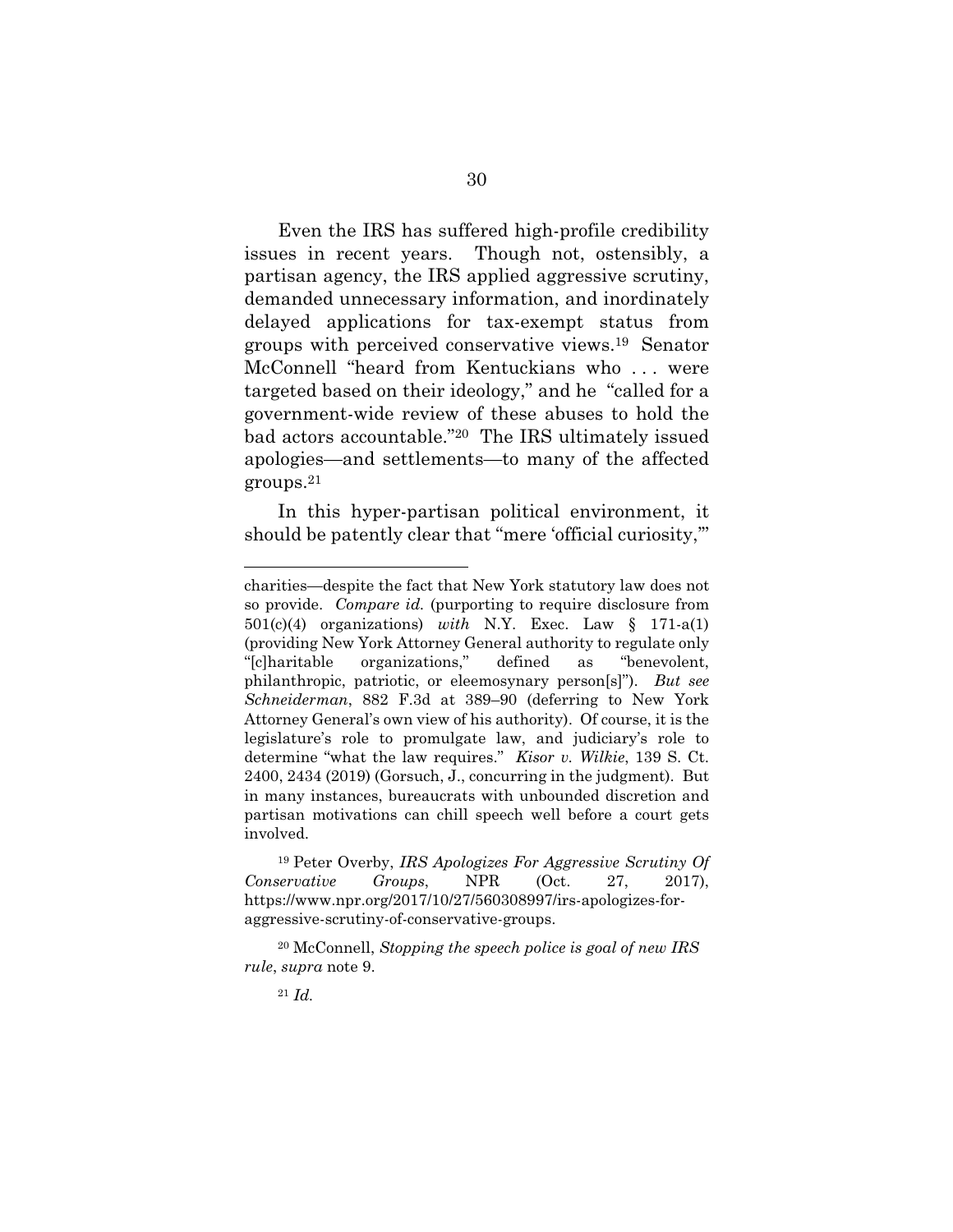on the part of state actors with nearly unlimited discretion is not a "basis" for imposing such extreme burdens on First Amendment rights. *FEC v. Machinists Non-Partisan Pol. League*, 655 F.2d 380, 387–88 (D.C. Cir. 1981).

**c.** As a last gasp, some proponents of disclosure laws have defended them on the basis that the IRS *also* requires disclosure of donors. *E.g.*, *Schneiderman*, 882 F.3d at 384 ("Appellants offer nothing to suggest that their donors should more reasonably fear having their identities known to New York's Attorney General than known to the IRS."). But even assuming that the IRS can generally demand donor information for tax purposes (which is quite the assumption), that does not mean the California Attorney General can.

The justification for the IRS's demand of donor disclosure would likely be that it supports the federal government's tax subsidy for certain non-profits—i.e., their tax exemptions. *See* U.S.Cert.Br.12 ("An organization seeking the subsidy is not . . . compelled to disclose its donors, because it always can forgo the governmental benefit."). And that donors can, in lieu of giving tax deductible funds, still exercise their First Amendment rights by donating to similar groups. In some circumstances, government can attach certain conditions to its own funding programs, because "[a]s a general matter, if a party objects to a condition on the receipt of federal funding, its recourse is to decline the funds," even where such "a condition may affect the recipient's exercise of its First Amendment rights." *Agency for Int'l Dev. v. All. for Open Soc'y Int'l, Inc.*, 570 U.S. 205, 214 (2013). That says nothing about a precondition on the ability to *privately speak*.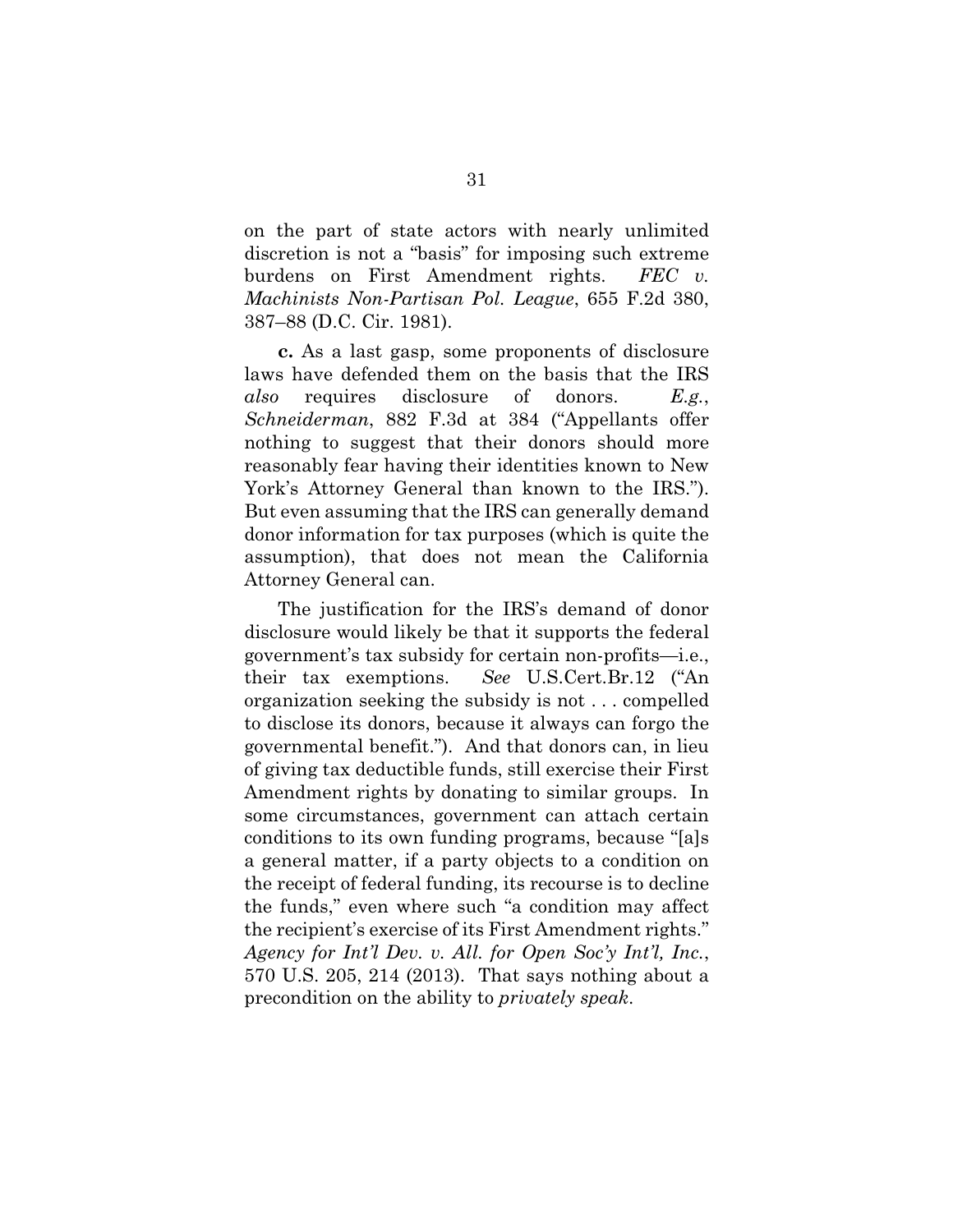And even the IRS has moved in recent years to *limit* its disclosure requirements. As Senator McConnell has repeatedly noted (and praised), the IRS recently withdrew disclosure requirements for certain "education and advocacy groups, including veterans' organizations, business leagues and local chambers of commerce." 22 Senator McConnell has elsewhere explained that "[c]ontributions to these organizations are not tax deductible" and "these organizations [were] not required to release that information under the public inspection and availability requirements," so the IRS's move ended a "pointless[] demand [for] private contributor lists."23

In any event, whether a particular IRS disclosure requirement would comply with this Court's unconstitutional conditions doctrine is unsettled, but no such justification could apply to California's (or similar) disclosure requirements. The California Attorney General's policy is not a condition on a public subsidy, it is a prior restraint on *private expressive activity*. The appropriate federal analogy would be if the United States Attorney General asserted the authority to demand mass disclosures as a condition on charities fundraising anywhere in the United States. It should go without saying that this would attract the strictest constitutional scrutiny.

#### \* \* \*

Courts and states have repeatedly avoided applying the First Amendment to disclosure laws

1

<sup>22</sup> McConnell, *Stopping the speech police is goal of new IRS rule*, *supra* note 9.

<sup>23</sup> McConnell, Remarks on the Senate Floor, *supra* note 2.